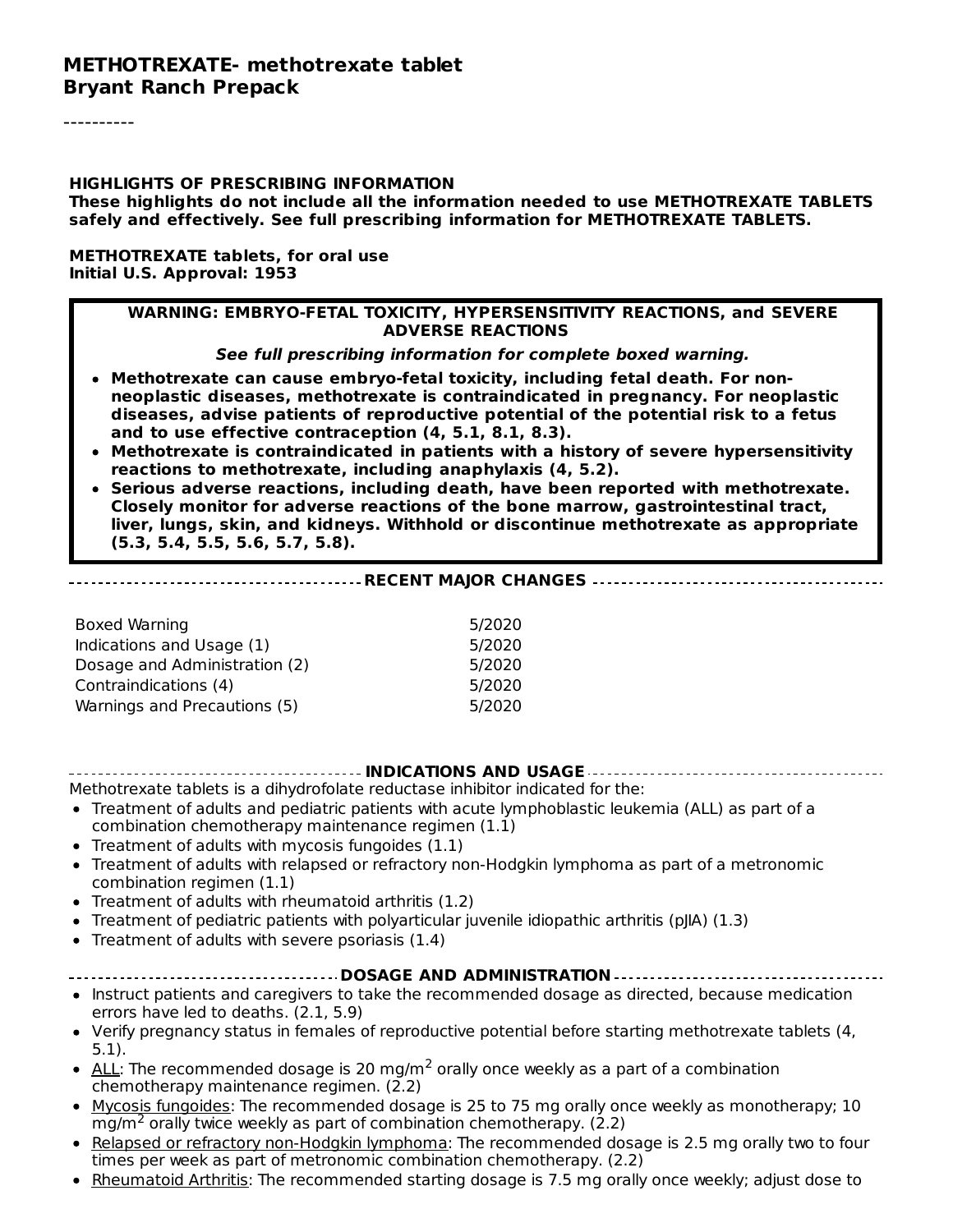Rheumatoid Arthritis: The recommended starting dosage is 7.5 mg orally once weekly; adjust dose to achieve an optimal response (2.3)

- pllA: The recommended starting dosage is 10 mg/m<sup>2</sup> orally once weekly; adjust dose to achieve an optimal response (2.4)
- Psoriasis: The recommended dosage is 10 to 25 mg orally once weekly until adequate response is achieved. (2.5)

| Tablets: 2.5 mg (3)                                                                                                                                                                                      |
|----------------------------------------------------------------------------------------------------------------------------------------------------------------------------------------------------------|
|                                                                                                                                                                                                          |
| • In pregnancy for non-neoplastic diseases (4)                                                                                                                                                           |
| • History of severe hypersensitivity to methotrexate (4)                                                                                                                                                 |
|                                                                                                                                                                                                          |
| ------------------------------ WARNINGS AND PRECAUTIONS    ---------------------                                                                                                                         |
| • Serious Infections: Monitor patients for infection during and after treatment with methotrexate tablets.<br>Withhold or discontinue methotrexate tablets for serious infections as appropriate. (5.11) |
| • Neurotoxicity: Monitor patients for neurotoxicity and withhold or discontinue methotrexate tablets as<br>appropriate. (5.12)                                                                           |
| • Secondary Malignancies: Can occur with methotrexate. (5.13)                                                                                                                                            |
| • Tumor Lysis Syndrome: Institute appropriate prophylactic measures in patients at risk for tumor lysis<br>syndrome prior to initiation of methotrexate tablets. (5.14)                                  |
| • Immunizations and Risk Live Vaccines: Immunizations with live vaccines is not recommended. Follow<br>current vaccination practice guidelines. (5.15)                                                   |
| • Infertility: Can cause impairment of fertility, oligospermia, and menstrual dysfunction. (5.16, 8.3)                                                                                                   |
|                                                                                                                                                                                                          |
| Common adverse reactions include ulcerative stomatitis, leukopenia, nausea, abdominal distress. (6.1)                                                                                                    |
| To report SUSPECTED ADVERSE REACTIONS, contact Teva Pharmaceuticals USA, Inc. at 1-                                                                                                                      |
| 888-838-2872 or FDA at 1-800-FDA-1088 www.fda.gov/medwatch.                                                                                                                                              |
|                                                                                                                                                                                                          |
| Refer to the full prescribing information for drug interactions with methotrexate. (7)                                                                                                                   |
|                                                                                                                                                                                                          |
| Lactation: Instruct not to breastfeed. (8.2)                                                                                                                                                             |
|                                                                                                                                                                                                          |
| See 17 for PATIENT COUNSELING INFORMATION and FDA-approved patient labeling.                                                                                                                             |

**Revised: 9/2020**

#### **FULL PRESCRIBING INFORMATION: CONTENTS\* WARNING: EMBRYO-FETAL TOXICITY, HYPERSENSITIVITY REACTIONS, and SEVERE ADVERSE REACTIONS RECENT MAJOR CHANGES 1 INDICATIONS AND USAGE**

- 1.1 Neoplastic Diseases
- 1.2 Rheumatoid Arthritis
- 1.3 Polyarticular Juvenile Idiopathic Arthritis
- 1.4 Psoriasis

# **2 DOSAGE AND ADMINISTRATION**

- 2.1 Important Dosage and Safety Information
- 2.2 Recommended Dosage for Neoplastic Diseases
- 2.3 Recommended Dosage for Rheumatoid Arthritis
- 2.4 Recommended Dosage for Polyarticular Juvenile Idiopathic Arthritis
- 2.5 Recommended Dosage for Psoriasis
- 2.6 Dosage Modifications for Adverse Reactions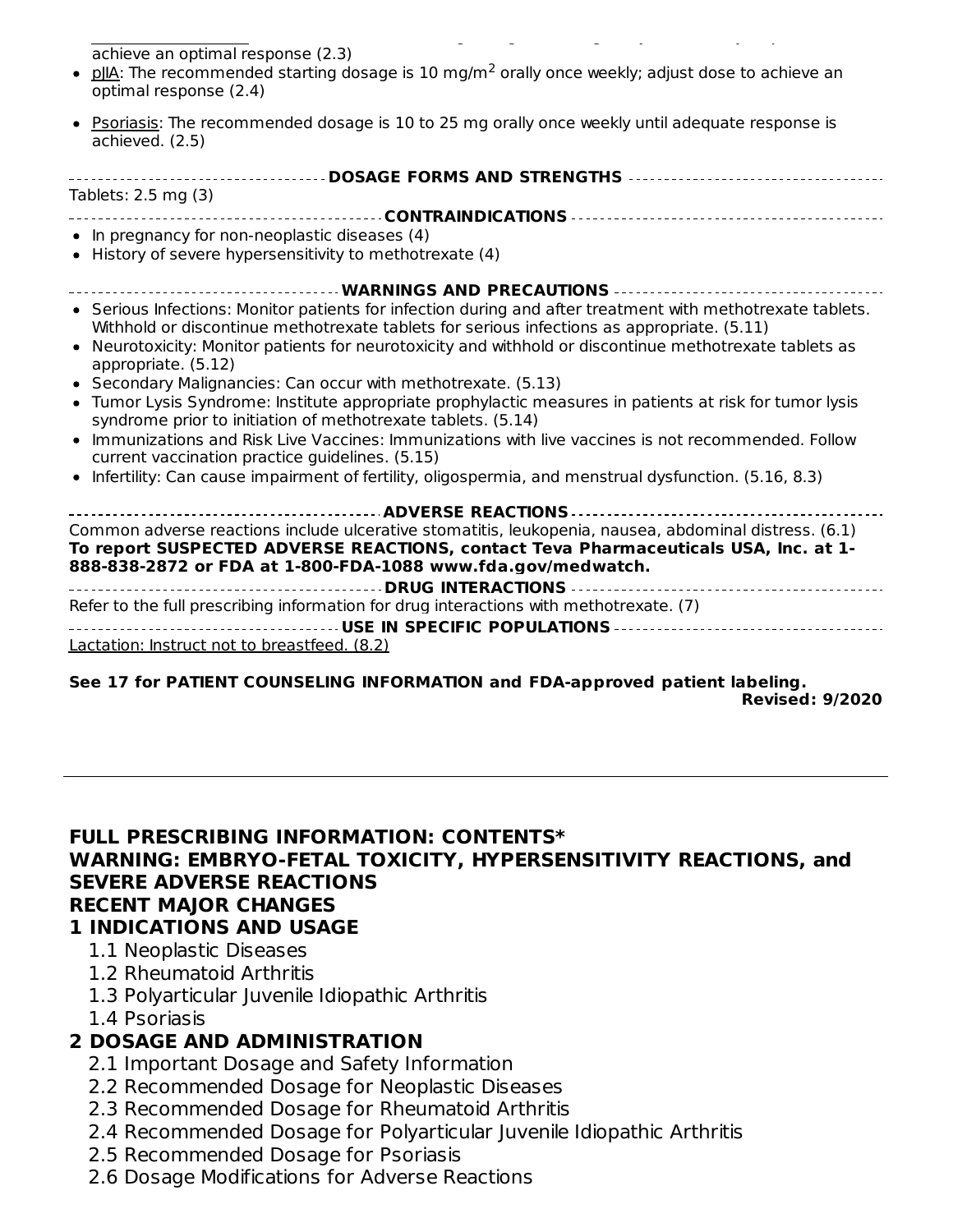#### **3 DOSAGE FORMS AND STRENGTHS**

#### **4 CONTRAINDICATIONS**

#### **5 WARNINGS AND PRECAUTIONS**

- 5.1 Embryo-Fetal Toxicity
- 5.2 Hypersensitivity Reactions
- 5.3 Myelosuppression
- 5.4 Gastrointestinal Toxicity
- 5.5 Hepatotoxicity
- 5.6 Pulmonary Toxicity
- 5.7 Dermatologic Reactions
- 5.8 Renal Toxicity
- 5.9 Risk of Serious Adverse Reactions with Medication Error
- 5.10 Folic Acid Supplementation
- 5.11 Serious Infections
- 5.12 Neurotoxicity
- 5.13 Secondary Malignancies
- 5.14 Tumor Lysis Syndrome
- 5.15 Immunization and Risks Associated with Live Vaccines
- 5.16 Infertility
- 5.17 Increased Risk of Adverse Reactions Due to Third-Space Accumulation

## **6 ADVERSE REACTIONS**

- 6.1 Clinical Trials Experience
- 6.2 Postmarketing Experience

### **7 DRUG INTERACTIONS**

7.1 Effects of Other Drugs on Methotrexate

# **8 USE IN SPECIFIC POPULATIONS**

- 8.1 Pregnancy
- 8.2 Lactation
- 8.3 Females and Males of Reproductive Potential
- 8.4 Pediatric Use
- 8.5 Geriatric Use
- 8.6 Renal Impairment
- 8.7 Hepatic Impairment

### **10 OVERDOSAGE**

### **11 DESCRIPTION**

### **12 CLINICAL PHARMACOLOGY**

- 12.1 Mechanism of Action
- 12.3 Pharmacokinetics

### **13 NONCLINICAL TOXICOLOGY**

13.1 Carcinogenesis, Mutagenesis, Impairment of Fertility

### **15 REFERENCES**

### **16 HOW SUPPLIED/STORAGE AND HANDLING**

### **17 PATIENT COUNSELING INFORMATION**

 $\ast$  Sections or subsections omitted from the full prescribing information are not listed.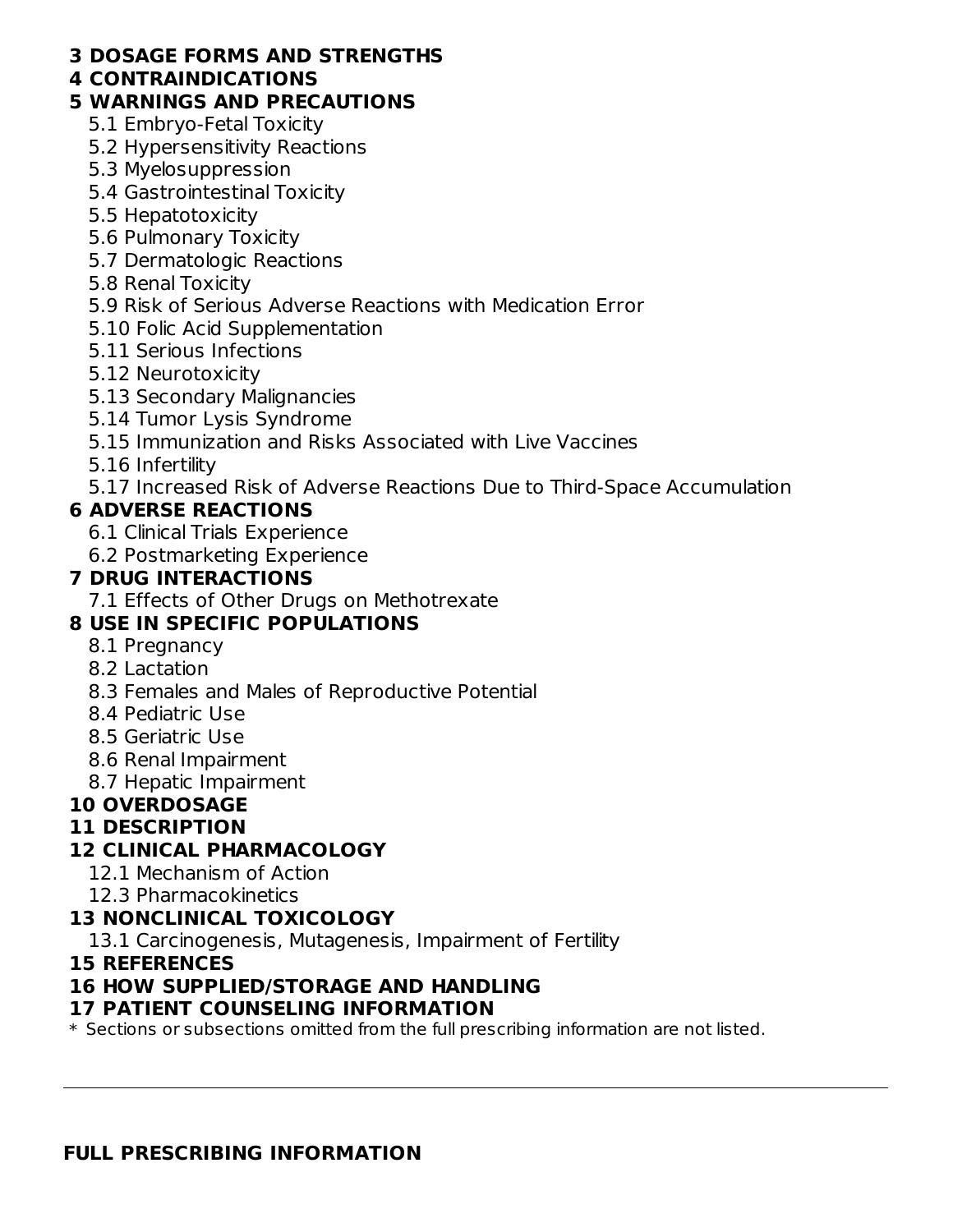#### **WARNING: EMBRYO-FETAL TOXICITY, HYPERSENSITIVITY REACTIONS, and SEVERE ADVERSE REACTIONS**

- **Methotrexate can cause embryo-fetal toxicity, including fetal death. For non- neoplastic diseases, methotrexate is contraindicated in pregnancy. For neoplastic diseases, advise females and males of reproductive potential to use effective contraception[see Contraindications (4), Warnings and Precautions (5.1), Use in Specific Populations (8.1, 8.3)].**
- **Methotrexate is contraindicated in patients with a history of severe hypersensitivity reactions to methotrexate, including anaphylaxis [Contraindications (4), Warnings and Precautions (5.2)].**
- **Serious adverse reactions, including death, have been reported with methotrexate. Closely monitor for adverse reactions of the bone marrow, gastrointestinal tract, liver, lungs, skin, and kidneys. Withhold or discontinue methotrexate as appropriate [Warnings and Precautions (5.3, 5.4, 5.5, 5.6, 5.7, 5.8)].**

## **1 INDICATIONS AND USAGE**

### **1.1 Neoplastic Diseases**

Methotrexate tablets are indicated for the:

- treatment of adults and pediatric patients with acute lymphoblastic leukemia (ALL) as part of a combination chemotherapy maintenance regimen
- treatment of adults with mycosis fungoides (cutaneous T-cell lymphoma) as a single agent or as part of a combination chemotherapy regimen
- $\bullet$  treatment of adults with relapsed or refractory non-Hodgkin lymphomas as part of a metronomic combination chemotherapy regimen

## **1.2 Rheumatoid Arthritis**

Methotrexate tablets are indicated for the treatment of adults with rheumatoid arthritis.

## **1.3 Polyarticular Juvenile Idiopathic Arthritis**

Methotrexate tablets are indicated for the treatment of pediatric patients with polyarticular Juvenile Idiopathic Arthritis (pJIA).

## **1.4 Psoriasis**

Methotrexate tablets are indicated for the treatment of adults with severe psoriasis.

## **2 DOSAGE AND ADMINISTRATION**

## **2.1 Important Dosage and Safety Information**

Verify pregnancy status in females of reproductive potential before starting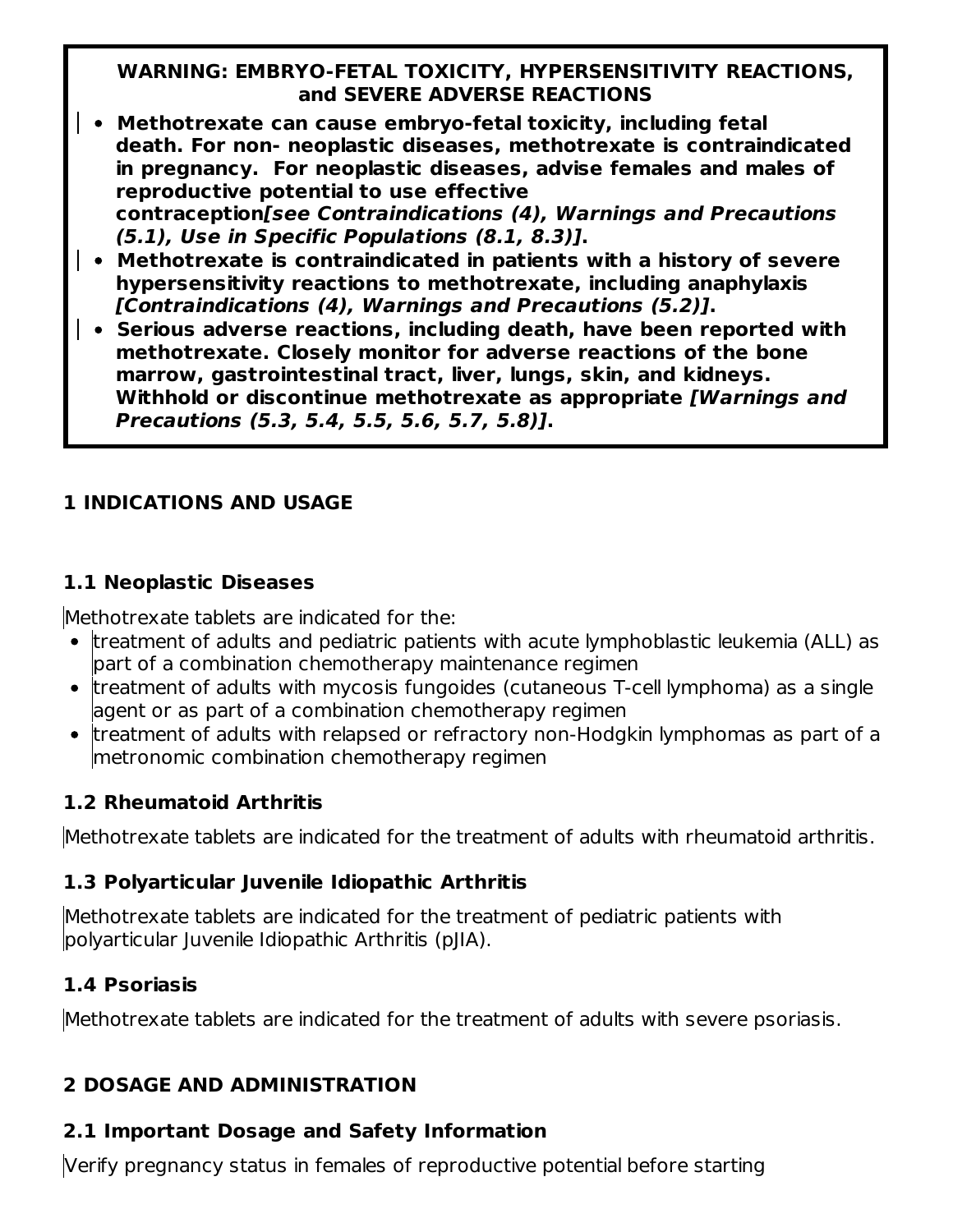methotrexate tablets [see Contraindications (4), Warnings and Precautions (5.1)].

Instruct patients and caregivers to take the recommended dosage as directed, because medication errors have led to deaths *[see Warnings and Precautions (5.9)]*.

When switching the dosing regimen from oral administration to intravenous, intramuscular, or subcutaneous administration, an alternative dosing regimen may be necessary.

Do not administer to patients who are unable to swallow a tablet.

Methotrexate tablets are a cytotoxic drug. Follow applicable special handling and disposal procedures. $^{\rm 1}$ 

## **2.2 Recommended Dosage for Neoplastic Diseases**

## Acute Lymphoblastic Leukemia

The recommended starting dosage of methotrexate tablets is 20 mg/m<sup>2</sup> orally once weekly, as part of a combination chemotherapy maintenance regimen. After initiating methotrexate tablets, periodically monitor absolute neutrophil count (ANC) and platelet count and adjust the dose to maintain ANC at a desirable level and for excessive myelosuppression.

### Mycosis Fungoides

The recommended dosage of methotrexate tablets is 25 to 75 mg orally once weekly when administered as a single agent or  $10$  mg/m<sup>2</sup> orally twice weekly as part of a combination chemotherapy regimen.

### Relapsed or Refractory Non-Hodgkin Lymphomas

The recommended dosage of methotrexate tablets is 2.5 mg orally 2 to 4 times per week (maximum 10 mg per week) as part of a metronomic combination chemotherapy regimen.

## **2.3 Recommended Dosage for Rheumatoid Arthritis**

The recommended starting dosage of methotrexate tablets is 7.5 mg orally once weekly with escalation to achieve optimal response. Dosages of more than 20 mg once weekly result in an increased risk of serious adverse reactions, including myelosuppression. When responses are observed, the majority occurred between 3 and 6 weeks from initiation of treatment; however, responses have occurred up to 12 weeks after treatment initiation.

Administer folic acid or folinic acid to reduce the risk of methotrexate adverse reactions [see Warnings and Precautions (5.10)].

## **2.4 Recommended Dosage for Polyarticular Juvenile Idiopathic Arthritis**

The recommended starting dosage of methotrexate tablets is  $10$  mg/m<sup>2</sup> orally once weekly with escalation to achieve optimal response. Dosages of more than 30 mg/m<sup>2</sup> once weekly result in an increased risk of serious adverse reactions, including myelosuppression. When responses are observed, the majority occurred between 3 and 6 weeks from initiation of treatment; however, responses have occurred up to 12 weeks after treatment initiation.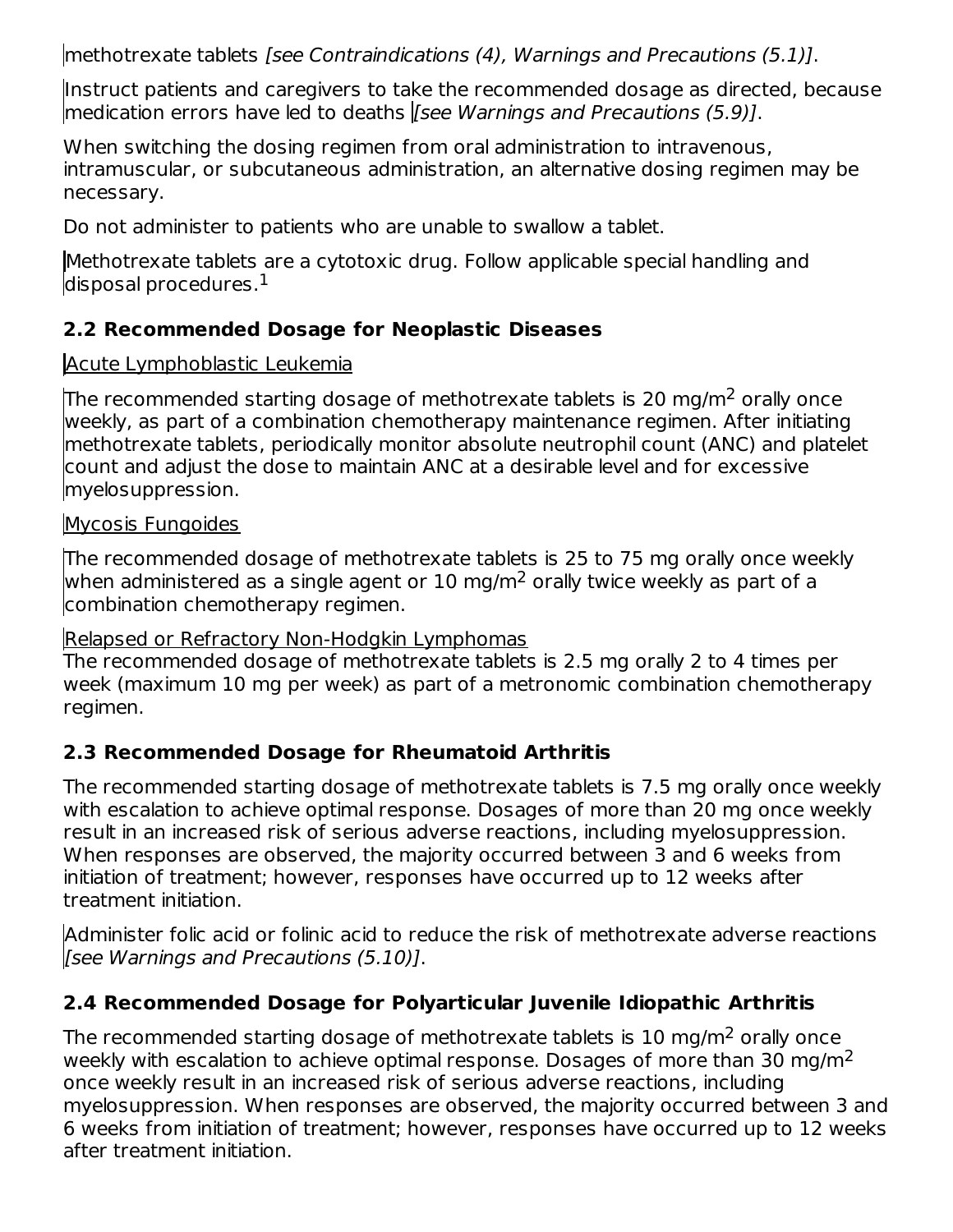Administer folic acid or folinic acid to reduce the risk of methotrexate adverse reactions [see Warnings and Precautions (5.10)].

### **2.5 Recommended Dosage for Psoriasis**

The recommended dosage of methotrexate tablets is 10 to 25 mg orally once weekly until an adequate response is achieved. Adjust the dose gradually to achieve optimal clinical response; do not exceed a dose of 30 mg per week. Once optimal clinical response has been achieved, reduce the dosage to the lowest possible dosing regimen.

Administer folic acid or folinic acid supplementation to reduce the risk of methotrexate adverse reactions [*see Warnings and Precautions (5.10)*].

# **2.6 Dosage Modifications for Adverse Reactions**

Discontinue methotrexate tablets for:

- Anaphylaxis or other severe hypersensitivity reactions [see Warnings and Precautions  $(5.2)$ ]
- Lymphoproliferative disease [see Warnings and Precautions (5.13)]

Withhold, dose reduce or discontinue methotrexate tablets as appropriate for:

• Myelosuppression [see Warnings and Precautions (5.3)]

Withhold or discontinue methotrexate tablets as appropriate for:

- Severe gastrointestinal toxicity *[see Warnings and Precautions (5.4)]*
- Hepatotoxicity [see Warnings and Precautions (5.5)]
- Pulmonary toxicity *[see Warnings and Precautions (5.6)]*
- Severe dermatologic reactions *[see Warnings and Precautions (5.7)]*
- Severe renal toxicity *[see Warnings and Precautions (5.8)]*
- Serious infections *[see Warnings and Precautions (5.11)]*
- Neurotoxicity [see Warnings and Precautions (5.12)]

# **3 DOSAGE FORMS AND STRENGTHS**

Tablets: Yellow, oval-shaped, scored tablet debossed with stylized **b/572** on one side.

# **4 CONTRAINDICATIONS**

Methotrexate tablets are contraindicated in:

- Pregnant women receiving methotrexate tablets for treatment of non-neoplastic diseases [see Warnings and Precautions (5.1), and Use in Specific Populations (8.1, 8.3)].
- Patients with a history of a severe hypersensitivity reactions, including anaphylaxis, to methotrexate [see Warnings and Precautions (5.2)].

# **5 WARNINGS AND PRECAUTIONS**

# **5.1 Embryo-Fetal Toxicity**

Based on published reports and its mechanism of action, methotrexate can cause fetal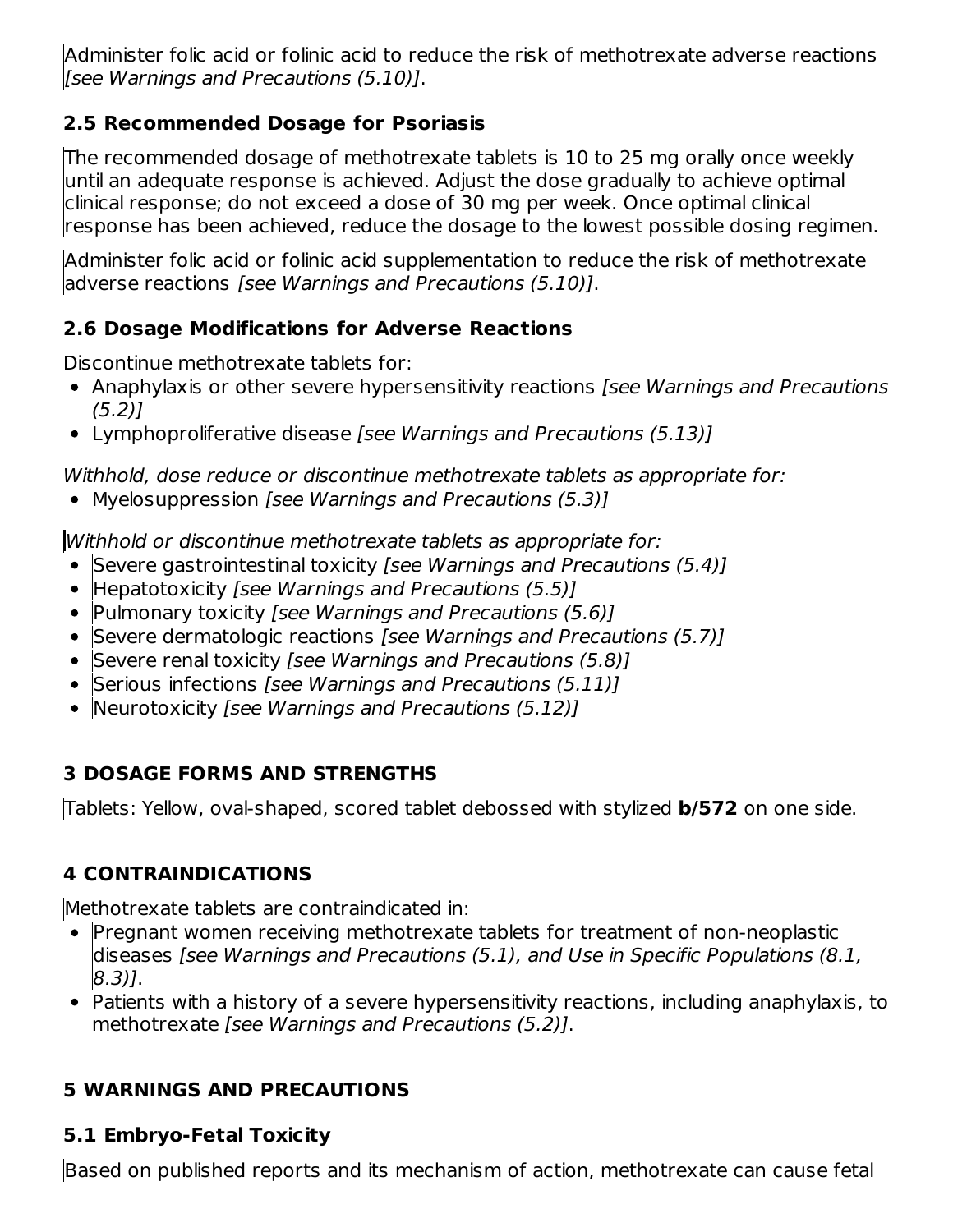harm, including fetal death, when administered to a pregnant woman. Methotrexate is contraindicated for use in pregnant women receiving methotrexate for the treatment of non-malignant diseases. Advise pregnant women with neoplastic diseases of the potential risk to a fetus. Advise females of reproductive potential to use effective contraception during treatment with methotrexate and for 6 months after the final dose. Advise males with female partners of reproductive potential to use effective  $\,$  contraception during methotrexate treatment and for 3 months after the final dose [see Contraindications (4), Use in Specific Populations (8.1, 8.3)].

# **5.2 Hypersensitivity Reactions**

Hypersensitivity reactions, including anaphylaxis, can occur with methotrexate [see Contraindications (4), Adverse Reactions (6.1)].

If anaphylaxis or other serious hypersensitivity reaction occurs, immediately and permanently discontinue methotrexate [see Dosage and Administration (2.6)].

### **5.3 Myelosuppression**

Methotrexate suppresses hematopoiesis and can cause severe and life-threatening pancytopenia, anemia, leukopenia, neutropenia, and thrombocytopenia [see Adverse Reactions (6.1)].

Obtain blood counts at baseline, periodically during treatment, and as clinically indicated. Monitor patients for clinical complications of myelosuppression. Withhold, dose reduce, or discontinue methotrexate taking into account the importance of methotrexate treatment in the context of the severity of the disease being treated, the severity of the adverse drug reaction, and availability of alternative therapy [see Dosage and Administration (2.6)].

## **5.4 Gastrointestinal Toxicity**

Diarrhea, vomiting, nausea, and stomatitis occurred in up to 10% of patients receiving methotrexate for treatment of non-neoplastic diseases. Hemorrhagic enteritis and fatal intestinal perforation have been reported [see Adverse Reactions (6.1, 6.2)]. Patients with peptic ulcer disease or ulcerative colitis are at a greater risk of developing severe gastrointestinal adverse reactions [see Drug Interactions (7.1)].

Withhold or discontinue methotrexate for severe gastrointestinal toxicity taking into account the importance of methotrexate treatment in the context of the severity of the disease being treated, the severity of the adverse drug reaction, and availability of alternative therapy [see Dosage and Administration (2.6)].

## **5.5 Hepatotoxicity**

Methotrexate can cause severe and potentially irreversible hepatotoxicity, including fibrosis, cirrhosis, and fatal liver failure *[see Adverse Reactions (6.1)]*. The safety of methotrexate in patients with hepatic disease is unknown.

The risk of hepatotoxicity is increased with heavy alcohol consumption. In patients with psoriasis, fibrosis or cirrhosis may occur in the absence of symptoms or abnormal liver tests; the risk of hepatotoxicity appears to increase with total cumulative dose and generally occurs after receipt of a total cumulative dose of 1.5 g or more.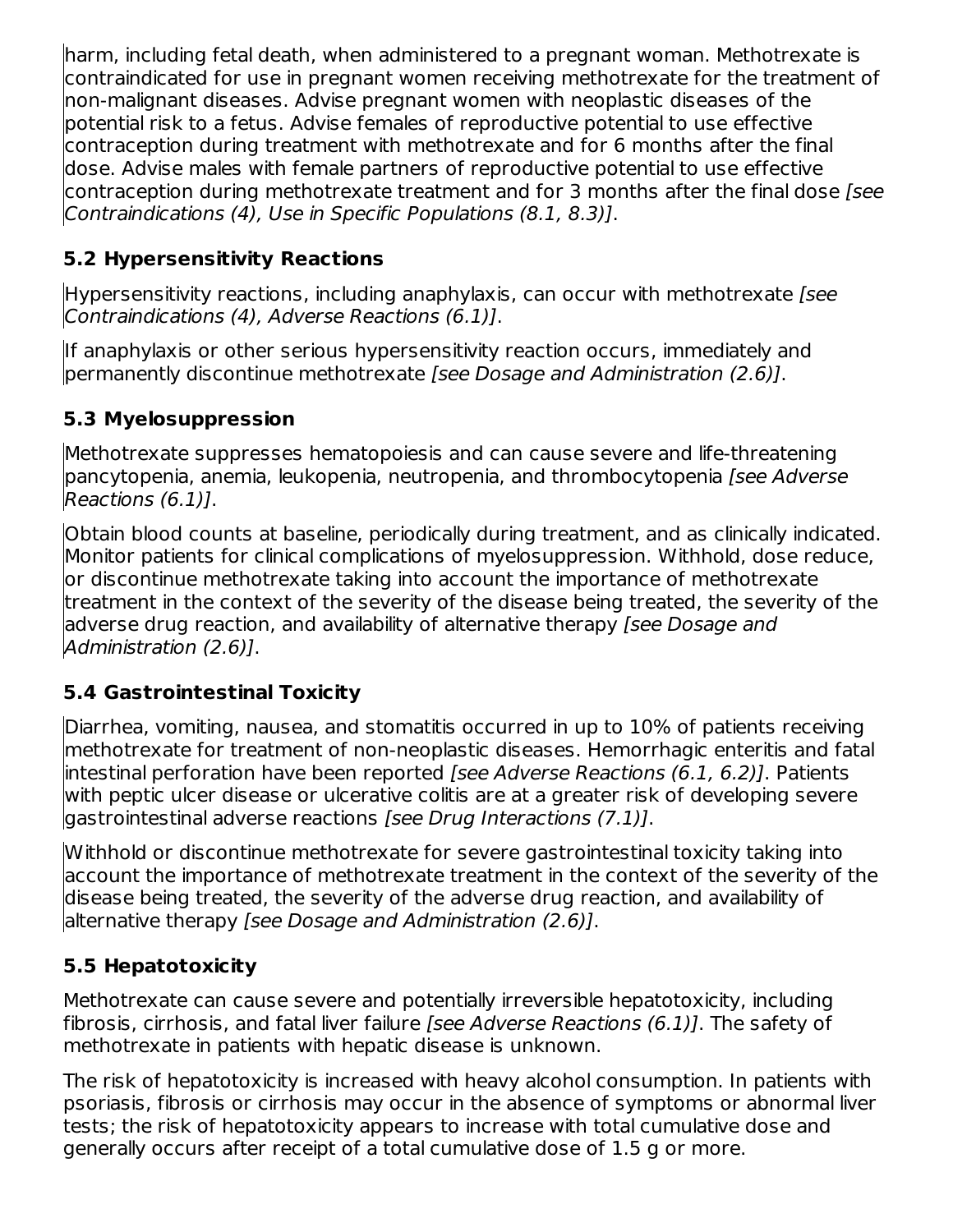Monitor liver tests at baseline, periodically during treatment and as clinically indicated. Withhold or discontinue methotrexate taking into account the importance of methotrexate treatment in the context of the severity of the disease being treated, the severity of the adverse drug reaction, and availability of alternative therapy *[see Dosage*] and Administration (2.6)].

## **5.6 Pulmonary Toxicity**

Pulmonary toxicity, including acute or chronic interstitial pneumonitis and irreversible or fatal cases, can occur with methotrexate [see Adverse Reactions (6.1, 6.2)].

Monitor patients for pulmonary toxicity and withhold or discontinue methotrexate taking into account the importance of methotrexate treatment in the context of the severity of the disease being treated, the severity of the adverse drug reaction, and availability of alternative therapy *[see Dosage and Administration (2.6)]*.

# **5.7 Dermatologic Reactions**

Severe, including fatal dermatologic reactions, such as toxic epidermal necrolysis, Stevens- Johnson syndrome, exfoliative dermatitis, skin necrosis, and erythema multiforme, can occur with methotrexate [see Adverse Reactions (6.1, 6.2)].

Exposure to ultraviolet radiation while taking methotrexate may aggravate psoriasis.

Methotrexate can cause radiation recall dermatitis and photodermatitis (sunburn) reactivation.

Monitor patients for dermatologic toxicity and withhold or permanently discontinue methotrexate for severe dermatologic reactions taking into account the importance of methotrexate treatment in the context of the severity of the disease being treated, the severity of the adverse drug reaction, and availability of alternative therapy *[see Dosage*] and Administration (2.6)]. Advise patients to avoid excessive sun exposure and use sun protection measures.

# **5.8 Renal Toxicity**

Methotrexate can cause renal toxicity, including irreversible acute renal failure [see Adverse Reactions (6.2)].

Monitor renal function at baseline, periodically during treatment and as clinically indicated. Withhold or discontinue methotrexate for severe renal toxicity taking into account the importance of methotrexate treatment in the context of the severity of the disease being treated, the severity of the adverse drug reaction, and availability of alternative therapy [see Dosage and Administration (2.6)].

Administer glucarpidase in patients with toxic plasma methotrexate concentrations  $(>1)$ micromole per liter) and delayed methotrexate clearance due to impaired renal function. Refer to the glucarpidase prescribing information for additional information.

# **5.9 Risk of Serious Adverse Reactions with Medication Error**

Deaths occurred in patients as a result of medication errors. Most commonly, these errors occurred in patients who were taking methotrexate daily when a weekly dosing regimen was prescribed.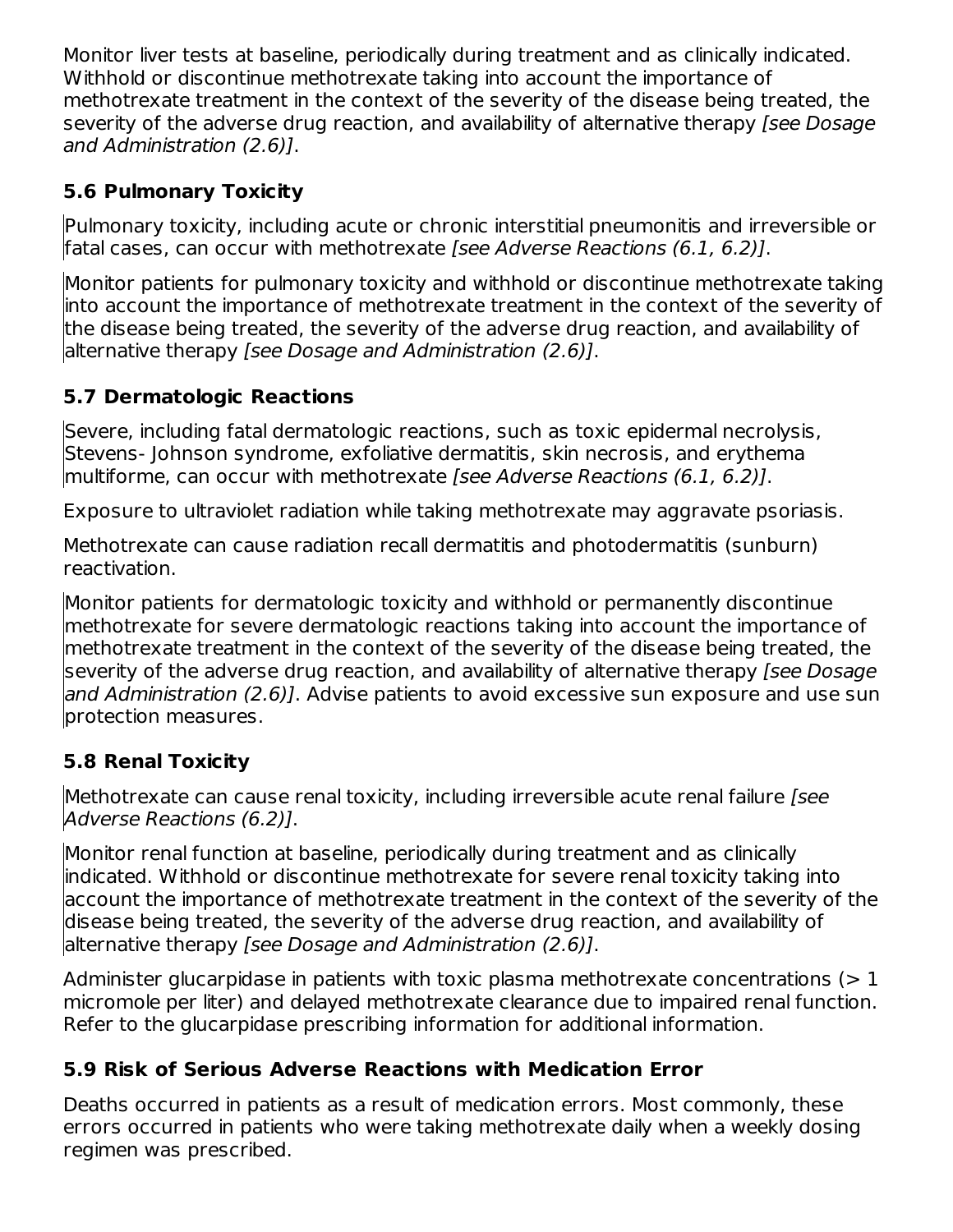For patients prescribed a once weekly dosing regimen, instruct patients and caregivers to take the recommended dosage as directed, because medication errors have led to death.

### **5.10 Folic Acid Supplementation**

### Neoplastic Diseases

Products containing folic acid or its derivatives may decrease the clinical effectiveness of methotrexate. Therefore, instruct patients not to take products containing folic acid or folinic acid unless directed to do so by their healthcare provider.

#### Non-neoplastic Diseases

Folate deficiency may increase methotrexate adverse reactions. Administer folic acid or folinic acid for patients with rheumatoid arthritis, pJIA, and psoriasis [see Dosage and Administration (2.3, 2.4, 2.5)].

## **5.11 Serious Infections**

Patients treated with methotrexate are at increased risk for developing life-threatening or fatal bacterial, fungal, or viral infections, including opportunistic infections such as Pneumocystis jiroveci pneumonia, invasive fungal infections, hepatitis B reactivation, tuberculosis primary infection or reactivation, and disseminated Herpes zoster and cytomegalovirus infections [see Adverse Reactions (6.2)].

Monitor patients for infection during and after treatment with methotrexate. Withhold or discontinue methotrexate for serious infections taking into account the importance of methotrexate treatment in the context of the severity of the disease being treated, the severity of the adverse drug reaction, and availability of alternative therapy *[see Dosage*] and Administration (2.6)].

### **5.12 Neurotoxicity**

Methotrexate can cause severe acute and chronic neurotoxicity, which can be progressive, irreversible, and fatal *[see Adverse Reactions (6.2)]*. The risk of leukoencephalopathy is increased in patients who received prior cranial radiation.

Monitor patients for neurotoxicity and withhold or discontinue methotrexate taking into account the importance of methotrexate treatment in the context of the severity of the disease being treated, the severity of the adverse drug reaction, and availability of alternative therapy [see Dosage and Administration (2.6)].

## **5.13 Secondary Malignancies**

Secondary malignancies can occur with methotrexate [see Adverse Reactions (6.2)]. The risk of cutaneous malignancies is further increased when cyclosporine is administered to patients with psoriasis who received prior methotrexate.

In some cases, lymphoproliferative disease occurring during therapy with low-dose methotrexate regressed completely following withdrawal of methotrexate. If lymphoproliferative disease occurs, discontinue methotrexate [see Dosage and Administration (2.6)].

# **5.14 Tumor Lysis Syndrome**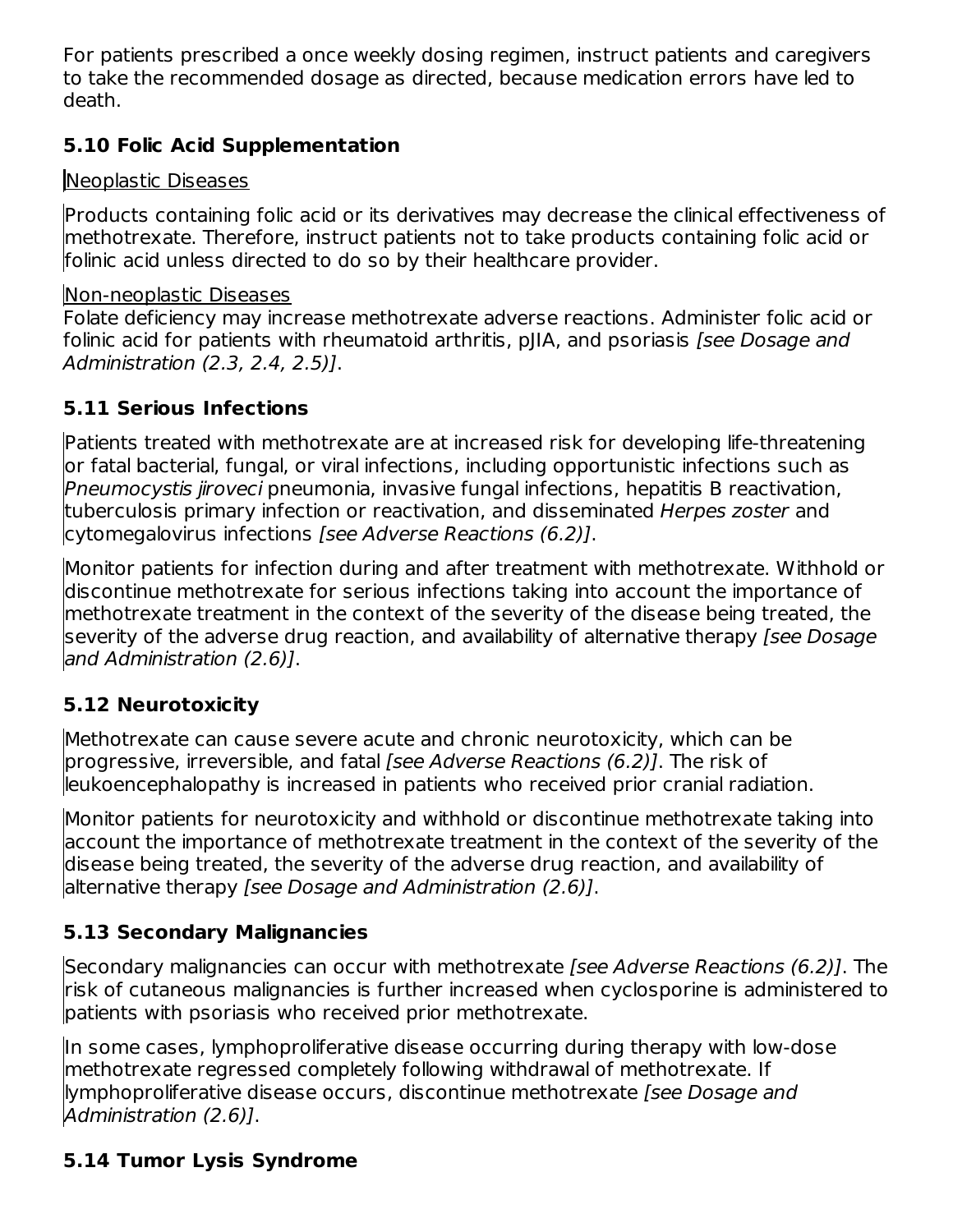Methotrexate can induce tumor lysis syndrome in patients with rapidly growing tumors. Institute appropriate prophylactic measures in patients at risk for tumor lysis syndrome prior to initiation of methotrexate.

## **5.15 Immunization and Risks Associated with Live Vaccines**

Disseminated infections following administration of live vaccines have been reported. Immunization with live vaccines is not recommended during treatment. Follow current vaccination practice guidelines for administration of immunizations in patients receiving methotrexate.

Update immunizations according to immunization guidelines prior to initiating methotrexate. The interval between live vaccinations and initiation of methotrexate should be in accordance with current vaccination guidelines regarding immunosuppressive agents.

# **5.16 Infertility**

Based on published reports, methotrexate can cause impairment of fertility, oligospermia, and menstrual dysfunction. It is not known if the infertility may be reversible. Discuss the risk of infertility with females and males of reproductive potential [see Use in Specific Populations (8.3)].

# **5.17 Increased Risk of Adverse Reactions Due to Third-Space Accumulation**

Methotrexate accumulates in third-spaces (e.g., pleural effusions or ascites), which results in prolonged elimination and increases the risk of adverse reactions. Evacuate significant third- space accumulations prior to methotrexate administration taking into account the importance of methotrexate treatment in the context of the severity of the disease being treated, the severity of the adverse drug reaction, and availability of alternative therapy.

## **6 ADVERSE REACTIONS**

The following clinically significant adverse reactions are described elsewhere in the labeling:

- Hypersensitivity Reactions [see Warnings and Precautions (5.2)]
- Myelosuppression [see Warnings and Precautions (5.3)]
- Gastrointestinal Toxicity [see Warnings and Precautions (5.4)]
- Hepatotoxicity [see Warnings and Precautions (5.5)]
- Pulmonary Toxicity [see Warnings and Precautions (5.6)]
- Dermatologic Reactions [see Warnings and Precautions (5.7)]
- Renal Toxicity [see Warnings and Precautions (5.8)]
- Serious Infections [see Warnings and Precautions (5.11)]
- Neurotoxicity [see Warnings and Precautions (5.12)]
- Secondary Malignancies [see Warnings and Precautions (5.13)]
- Tumor Lysis Syndrome [see Warnings and Precautions (5.14)]
- Increased Risk of Adverse Reactions Due to Third-Space Accumulation [see Warnings] and Precautions (5.17)]

# **6.1 Clinical Trials Experience**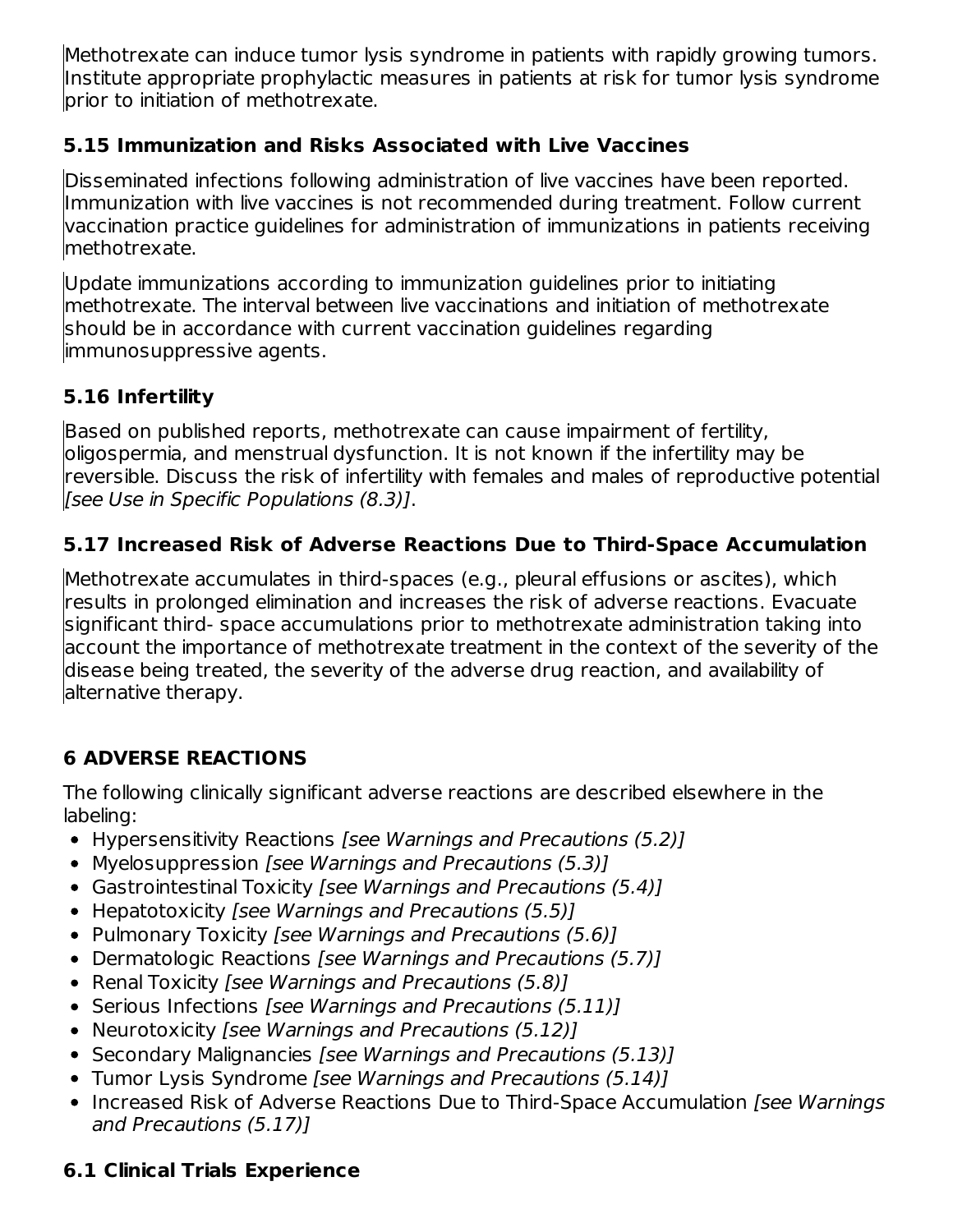Because clinical trials and other studies are conducted under widely varying conditions, adverse reaction rates observed in the clinical trials of a drug cannot be directly compared to rates in the clinical trials of another drug and may not reflect the rates observed in practice.

Common adverse reactions were: ulcerative stomatitis, leukopenia, nausea, and abdominal distress. Other clinically relevant adverse reactions were infection, malaise, fatigue, chills, fever, and dizziness.

#### Rheumatoid Arthritis

The most common adverse reactions of methotrexate that exceeded the rate of placebo in 12- to 18-week double-blind studies in patients (n=128) with rheumatoid arthritis are listed below.

Patients received methotrexate 7.5 to 15 mg orally once weekly. Most patients received concomitant nonsteroidal anti-inflammatory drugs (NSAIDs) and some also received corticosteroids. Hepatic histology was not examined in these short-term studies.

| Incidence<br>$\geq 10\%$ : | Elevated liver tests 15%, nausea/vomiting 10%                                    |
|----------------------------|----------------------------------------------------------------------------------|
|                            | Incidence 3% to Stomatitis, thrombocytopenia (platelet count <                   |
| $<$ 10%:                   | $100,000/mm^3$                                                                   |
|                            |                                                                                  |
| $<$ 3%:                    | Incidence $1\%$ to Rash/pruritus/dermatitis, diarrhea, alopecia,<br>$\leq 2\%$ . |
|                            | $<$ 3000/mm <sup>3</sup> ), pancytopenia, dizziness                              |

Two other controlled trials of patients (n=680) with rheumatoid arthritis who received methotrexate 7.5 mg to 15 mg orally once weekly showed the following serious adverse reaction:

|  | Incidence 1%: Interstitial pneumonitis |
|--|----------------------------------------|
|--|----------------------------------------|

Other less common adverse reactions were: anemia, headache, upper respiratory infection, anorexia, arthralgias, chest pain, coughing, dysuria, eye discomfort, epistaxis, fever, infection, sweating, tinnitus, vaginal discharge.

#### Polyarticular Juvenile Idiopathic Arthritis (pJIA)

The most common adverse reactions reported in patients 2 to 18 years of age with pJIA treated with methotrexate 5 mg/m<sup>2</sup> to 20 mg/m<sup>2</sup> orally once weekly or 0.1 to 0.65 mg/kg orally once weekly were as follows: elevated liver tests 14%; gastrointestinal reactions (e.g., nausea, vomiting, diarrhea) 11%; stomatitis 2%; leukopenia 2%; headache 1.2%; alopecia 0.5%; dizziness 0.2%; rash 0.2%. Most patients received concomitant NSAIDs and some also received corticosteroids.

#### Psoriasis

In two published series of adults with psoriasis (n=204, 248) who received methotrexate up to 25 mg per week for up to 4 years, adverse reaction rates were similar to those in patients with rheumatoid arthritis, except for alopecia, photosensitivity, and "burning of skin lesions" (3% to 10% each). Painful plaque erosions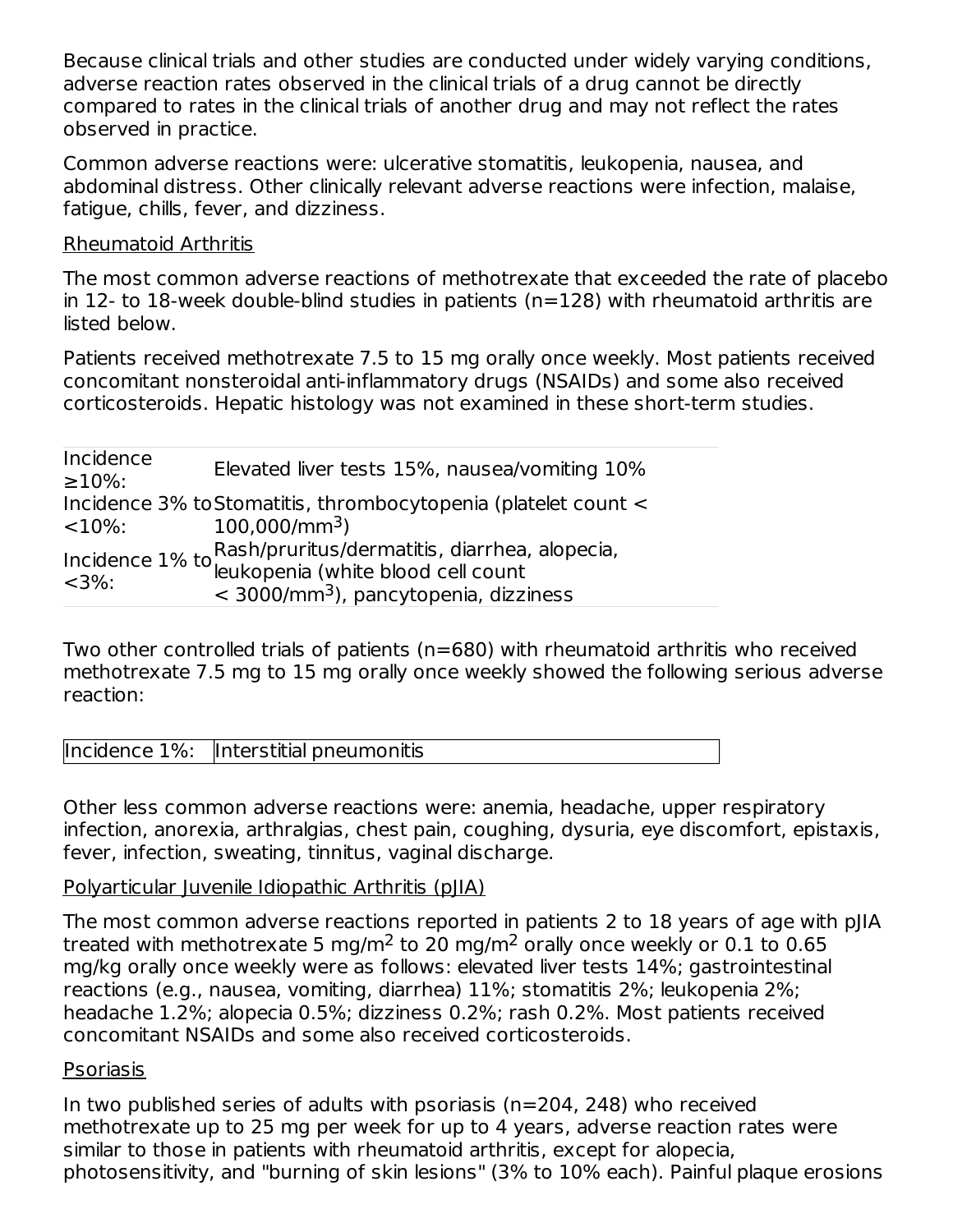have been reported.

#### **6.2 Postmarketing Experience**

The following adverse reactions have been identified during postapproval use of methotrexate. Because these reactions are reported voluntarily from a population of uncertain size, it is not always possible to reliably estimate their frequency or establish a causal relationship to drug exposure

Cardiovascular: Thromboembolic events (including arterial thrombosis, cerebral thrombosis, deep vein thrombosis, retinal vein thrombosis, thrombophlebitis, and pulmonary embolus), pericarditis, pericardial effusion, hypotension, sudden death

Endocrine: Diabetes

Eye: Optic neuropathy, blurred vision, ocular pain, conjunctivitis, xerophthalmia

Gastrointestinal: Hemorrhagic enteritis, intestinal perforation, gingivitis, pancreatitis, pharyngitis, hematemesis, melena, gastrointestinal ulceration

Hematology: Aplastic anemia, lymphadenopathy, hypogammaglobulinemia

Hepatobiliary: Acute hepatitis, decreased serum albumin, fibrosis, cirrhosis

Immune system: Anaphylaxis, anaphylactoid reactions, vasculitis

Metabolism: Hyperglycemia

Musculoskeletal: Stress fracture, soft tissue and bone necrosis, arthralgia, myalgia, osteoporosis

Nervous system: Headaches, drowsiness, blurred vision, speech impairment (including dysarthria and aphasia), transient cognitive dysfunction, mood alteration, unusual cranial sensations, paresis, encephalopathy, and convulsions.

Renal: Azotemia, hematuria, proteinuria, cystitis

Reproductive: Defective oogenesis or spermatogenesis, loss of libido, impotence, gynecomastia, menstrual dysfunction

Respiratory: Pulmonary fibrosis, respiratory failure, chronic interstitial obstructive pulmonary disease, pleuritic pain and thickening, alveolitis

Skin: Toxic epidermal necrolysis, Stevens-Johnson syndrome, exfoliative dermatitis, skin necrosis, and erythema multiforme, erythematous rashes, pruritus, alopecia, skin ulceration, accelerated nodulosis, urticaria, pigmentary changes, ecchymosis, telangiectasia, photosensitivity, acne, furunculosis

# **7 DRUG INTERACTIONS**

## **7.1 Effects of Other Drugs on Methotrexate**

Drugs that Increase Methotrexate Exposure

Coadministration of methotrexate with the following products may increase methotrexate plasma concentrations, which may increase the risk of methotrexate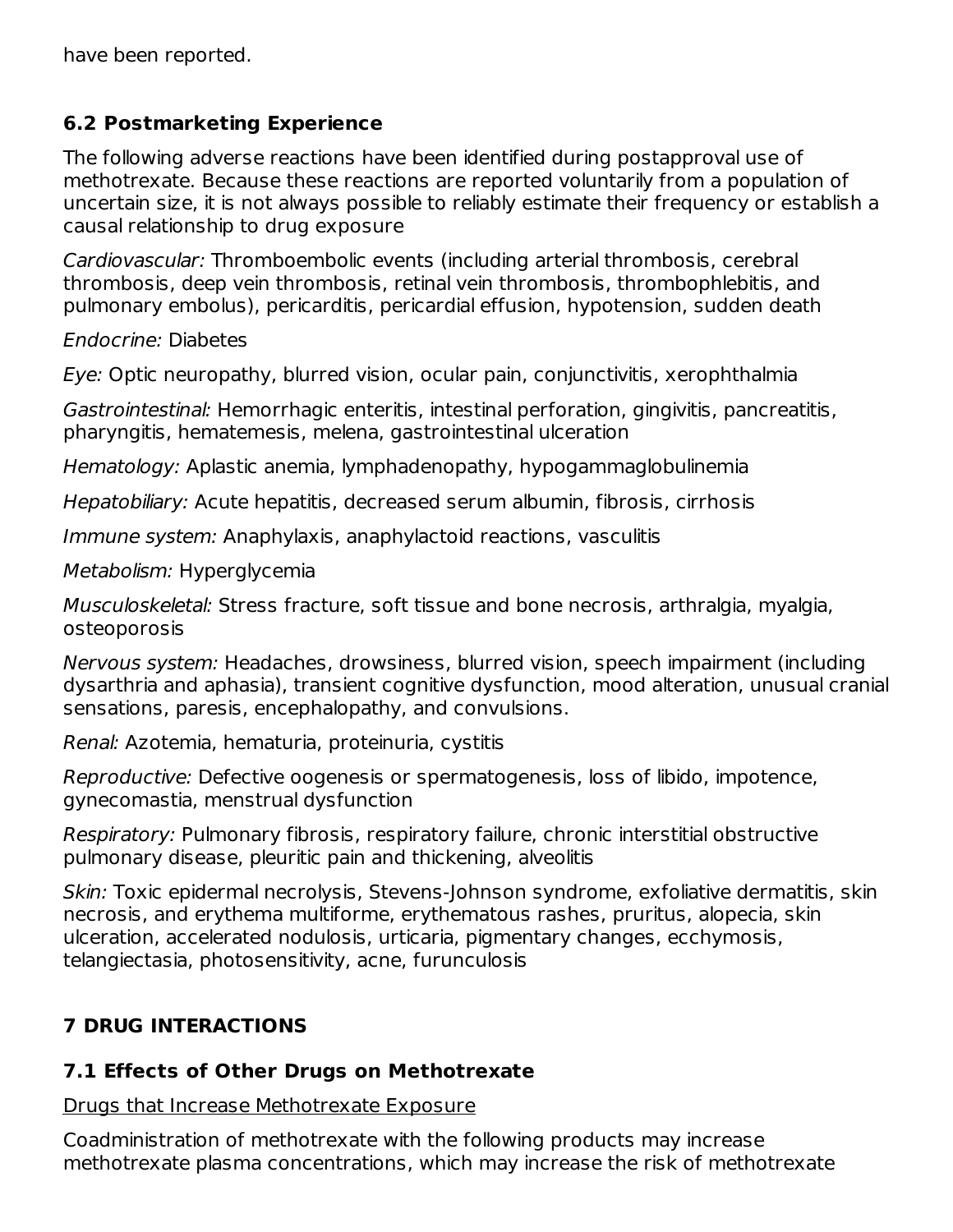severe adverse reactions. In some cases, the coadministration of methotrexate with these products may also subsequently reduce active metabolite formation, which may decrease the clinical effectiveness of methotrexate. Increased organ specific adverse reactions may also occur when methotrexate is coadministered with hepatotoxic or nephrotoxic products.

If coadministration cannot be avoided, monitor closely for methotrexate adverse reactions when coadministered with:

| • Oral antibiotics (including<br>neomycin)                         | • Antifolate drugs (e.g., dapsone,<br>pemetrexed, pyrimethamine<br>and sulfonamides) |
|--------------------------------------------------------------------|--------------------------------------------------------------------------------------|
| • Oral or intravenous penicillin or<br>sulfonamide antibiotics     | Aspirin and other nonsteroidal<br>anti-inflammatory drugs                            |
|                                                                    | • Hepatotoxic products                                                               |
| • Highly protein-bound drugs<br>(e.g., oral)                       | • Proton pump inhibitors                                                             |
| anticoagulants, phenytoin,<br>salicylates,                         | • Weak acids (e.g., salicylates)                                                     |
| sulfonamides, sulfonylureas, and<br>tetracyclines)<br>• Probenecid | • Nephrotoxic products                                                               |
|                                                                    |                                                                                      |

### Nitrous Oxide

Coadministration of methotrexate with nitrous oxide anesthesia potentiates the effect of methotrexate on folate-dependent metabolic pathways, which may increase the risk of severe methotrexate adverse reactions. Avoid nitrous oxide anesthesia in patients receiving methotrexate. Consider alternative therapies in patients who have received prior nitrous oxide anesthesia.

### Folic Acid

Coadministration of methotrexate with folic acid or its derivatives decreases the clinical effectiveness of methotrexate in patients with neoplastic diseases. Methotrexate competes with reduced folates for active transport across cell membranes. Instruct patients to take folic or folinic acid only as directed by their healthcare provider [see Warnings and Precautions (5.10)].

# **8 USE IN SPECIFIC POPULATIONS**

## **8.1 Pregnancy**

### Risk Summary

Methotrexate is contraindicated in pregnant women with non-neoplastic diseases [see]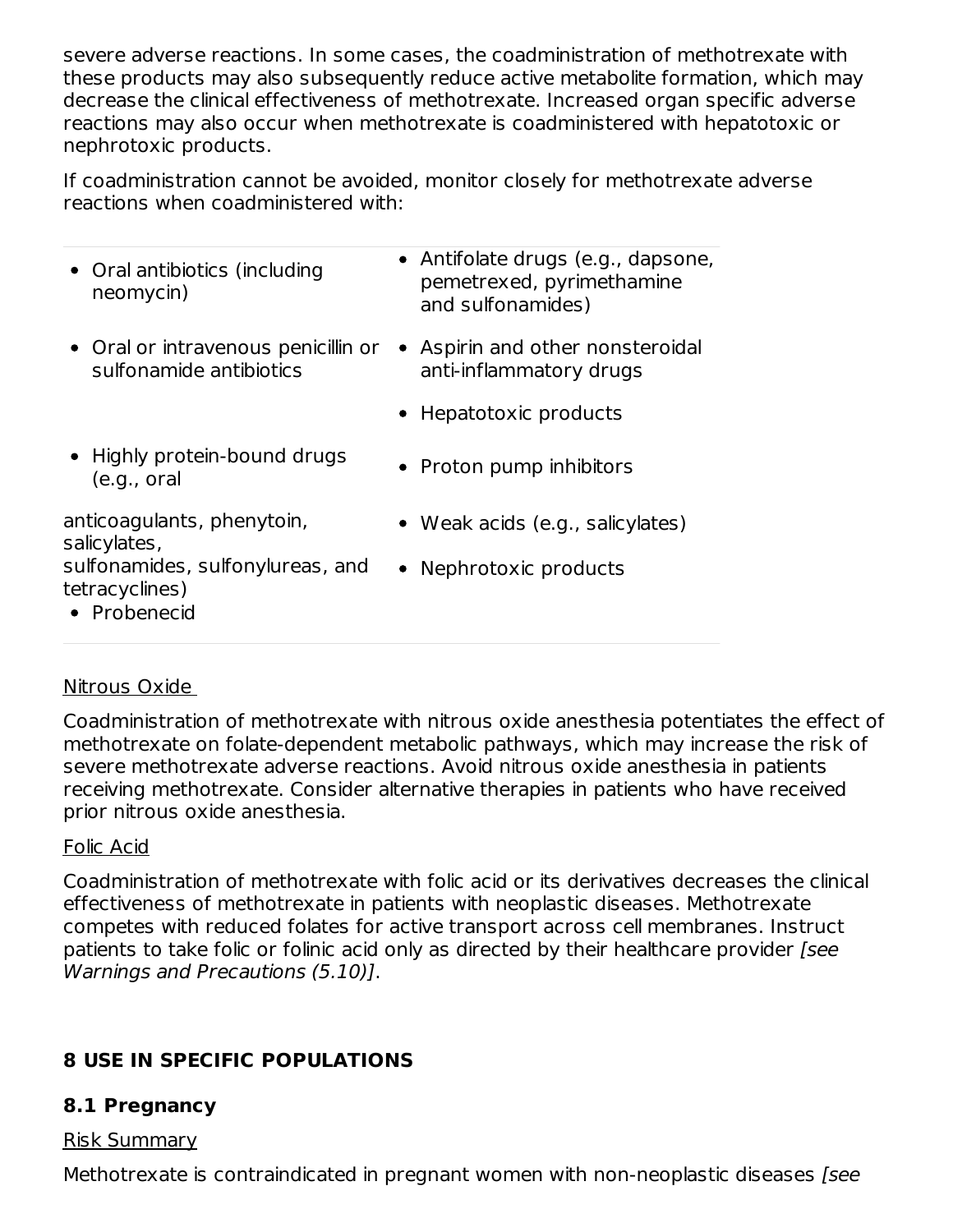### Contraindications (4)].

Based on published reports and its mechanism of action [see Clinical Pharmacology (12.1)], methotrexate can cause embryo-fetal toxicity and fetal death when administered to a pregnant woman. There are no animal data that meet current standards for nonclinical developmental toxicity studies. Advise pregnant women with neoplastic diseases of the potential risk to a fetus.

In the U.S. general population, the estimated background risk of major birth defects and miscarriage in clinically recognized pregnancies is 2% to 4% and 15% to 20%, respectively.

### Data

### Human Data

Published data from case reports, literature reviews, and observational studies report that methotrexate exposure during pregnancy is associated with an increased risk of embryo-fetal toxicity and fetal death. Methotrexate exposure during the first trimester of pregnancy is associated with an increased incidence of spontaneous abortions and multiple adverse developmental outcomes, including skull anomalies, facial dysmorphism, central nervous system abnormalities, limb abnormalities, and sometimes cardiac anomalies and intellectual impairment. Adverse outcomes associated with exposure during second and third trimesters of pregnancy include intrauterine growth restriction and functional abnormalities. Because methotrexate is widely distributed and persists in the body for a prolonged period, there is a potential risk to the fetus from preconception methotrexate exposure.

A prospective multicenter study evaluated pregnancy outcomes in women taking methotrexate less than or equal to 30 mg/week after conception. The rate of spontaneous abortion and miscarriage in pregnant women exposed to methotrexate was 42% (95% confidence interval [95% CI] 29, 59), which was higher than in unexposed patients with autoimmune disease (22%; 95% CI: 17, 30) and unexposed patients with nonautoimmune disease (17%; 95% CI: 13, 23). Of the live births, the rate of major birth defects in pregnant women exposed to methotrexate after conception was higher than in unexposed patients with autoimmune disease (adjusted odds ratio (OR) 1.8 [95% CI: 0.6, 6]) and unexposed patients with non-autoimmune disease (adjusted OR 3.1 [95% CI: 1, 10]) (2.9%). Major birth defects associated with pregnancies exposed to methotrexate after conception were not always consistent with methotrexate-associated adverse developmental outcomes.

# **8.2 Lactation**

### Risk Summary

Limited published literature report the presence of methotrexate in human milk in low amounts, with the highest breast milk to plasma concentration ratio reported to be 0.08:1. There are no data on the effects of methotrexate or its metabolites on the breastfed child or their effects on milk production. Because of the potential for serious adverse reactions in a breastfed child, instruct women not to breastfeed during treatment with methotrexate and for 1 week after the final dose.

# **8.3 Females and Males of Reproductive Potential**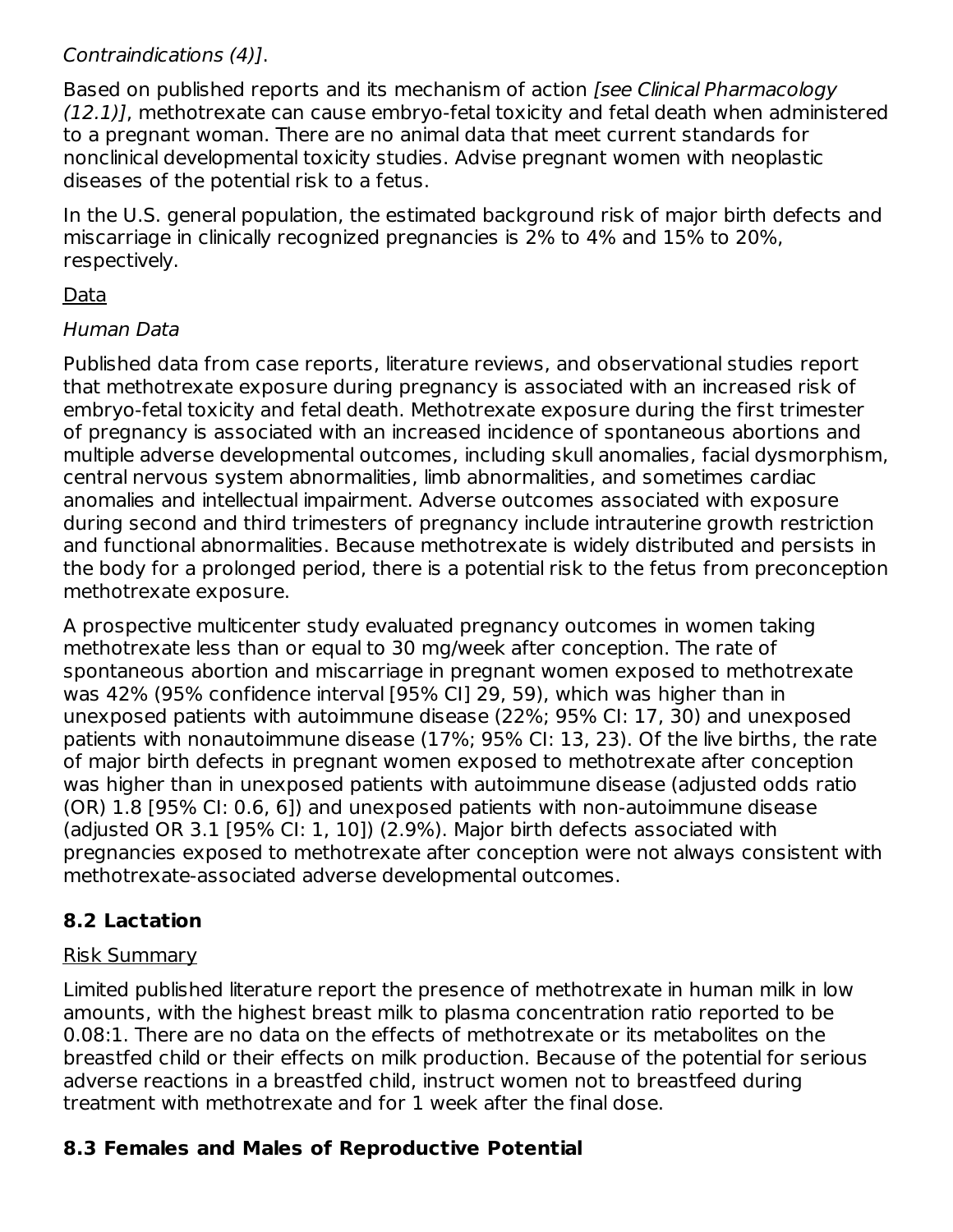Methotrexate can cause malformations and fetal death at doses less than or equal to the recommended clinical doses [Use in Specific Populations (8.1)].

#### Pregnancy Testing

Verify the pregnancy status of females of reproductive potential prior to initiating methotrexate [see Contraindications (4), Use in Specific Populations (8.1)].

#### **Contraception**

#### Females

Advise females of reproductive potential to use effective contraception during treatment with methotrexate and for 6 months after the final dose.

#### Males

Methotrexate can cause chromosomal damage to sperm cells. Advise males with female partners of reproductive potential to use effective contraception during treatment with methotrexate and for 3 months after the final dose.

#### Infertility

#### **Females**

Based on published reports of female infertility after methotrexate, advise females of reproductive potential that methotrexate can cause impairment of fertility and menstrual dysfunction during treatment with methotrexate and after the final dose. It is not known if the infertility may be reversed in all affected females.

#### Males

Based on published reports of male infertility after methotrexate, advise males that methotrexate can cause oligospermia or infertility during treatment with methotrexate and after the final dose. It is not known if the infertility may be reversed in all affected males.

#### **8.4 Pediatric Use**

The safety and effectiveness of methotrexate in pediatric patients have been established for the treatment of ALL as part of the combination chemotherapy maintenance regimen and the treatment of pJIA [see Indications and Usage (1), Dosage and Administration (2)]. No new safety signals have been observed in pediatric patients in clinical studies [see Adverse Reactions (6.1)].

The safety and effectiveness of methotrexate have not been established in pediatric patients for the other indications [see Indications and Usage (1)].

### **8.5 Geriatric Use**

Clinical studies of methotrexate did not include sufficient numbers of subjects aged 65 and over to determine whether they respond differently from younger subjects.

#### **8.6 Renal Impairment**

Methotrexate elimination is reduced in patients with renal impairment (see Clinical Pharmacology (12.3)]. Patients with renal impairment are at increased risk for methotrexate adverse reactions. Closely monitor patients with renal impairment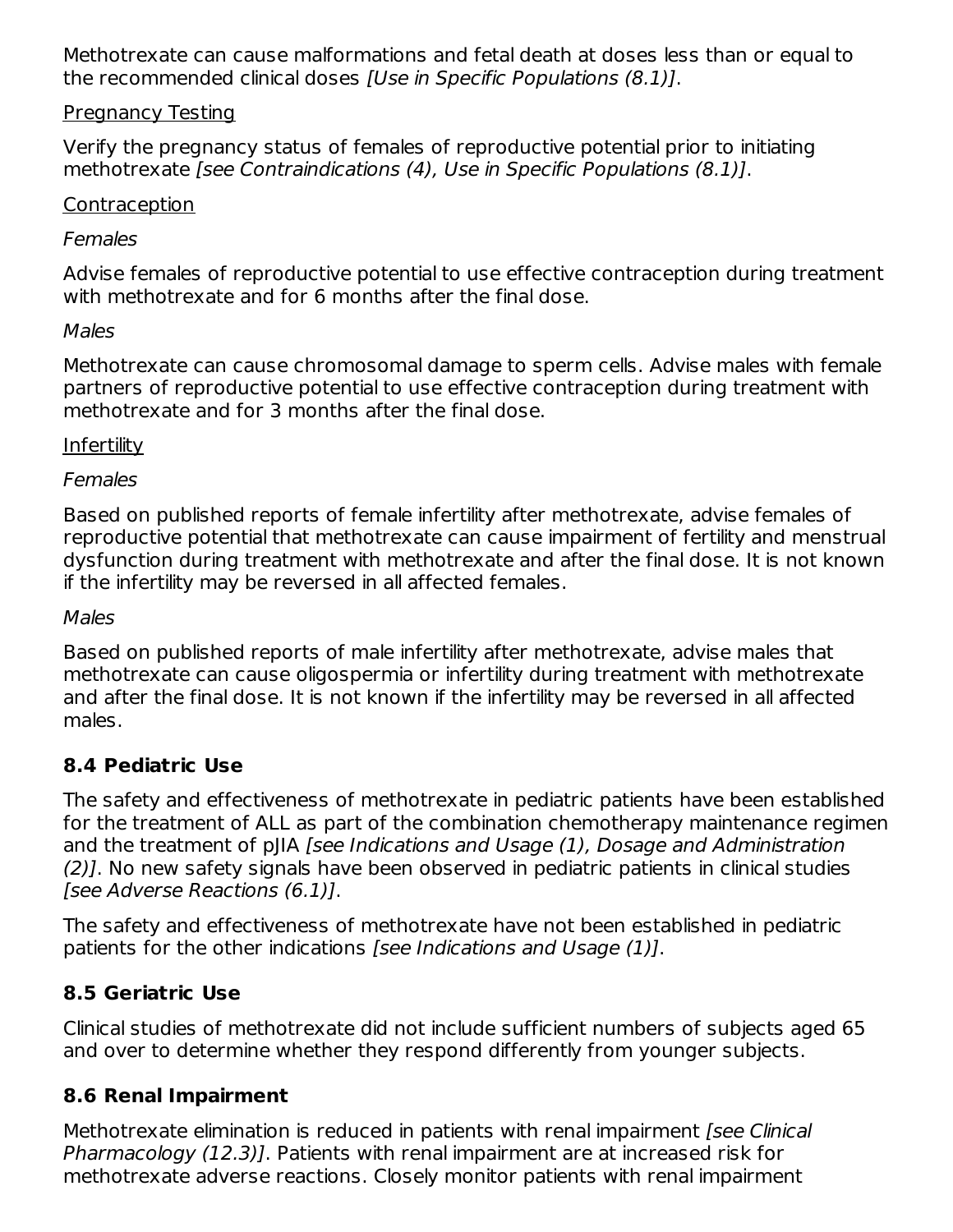[creatinine clearance (CLcr) less than 90 mL/min, Cockcroft-Gault] for adverse reactions. Reduce the dosage or discontinue methotrexate as appropriate *[see Warnings and* Precautions (5.8)].

### **8.7 Hepatic Impairment**

The pharmacokinetics and safety of methotrexate in patients with hepatic impairment is unknown. Patients with hepatic impairment may be at increased risk for methotrexate adverse reactions based on the elimination characteristics of methotrexate [see Clinical Pharmacology (12.3)]. Closely monitor patients with hepatic impairment for adverse reactions. Reduce the dosage or discontinue methotrexate as appropriate [see Warnings and Precautions (5.5)].

# **10 OVERDOSAGE**

Overdosage, including fatal overdosage, has occurred with methotrexate [see Warnings and Precautions (5. 9)].

### **Manifestations**

Manifestations of methotrexate overdosage include adverse reactions reported at pharmacologic doses, particularly hematologic and gastrointestinal reactions (e.g., leukopenia, thrombocytopenia, anemia, pancytopenia, myelosuppression, mucositis, stomatitis, oral ulceration, nausea, vomiting, gastrointestinal ulceration, or gastrointestinal bleeding). In some cases, no symptoms were reported; however, sepsis or septic shock, renal failure, and aplastic anemia were also reported.

#### Management

Leucovorin and levoleucovorin are indicated for diminishing the methotrexate adverse reactions of methotrexate overdosage. Administer leucovorin or levoleucovorin as soon as possible after methotrexate overdosage). Monitor serum creatinine and methotrexate levels to guide leucovorin or levoleucovorin therapy. Refer to the leucovorin or levoleucovorin prescribing information for additional dosage information.

Glucarpidase is indicated for the treatment of toxic plasma methotrexate concentrations (>1 micromole per liter) in patients with delayed methotrexate clearance due to impaired renal function. Refer to the glucarpidase prescribing information for additional dosage information.

Administer concomitant hydration and urinary alkalinization.

Neither hemodialysis nor peritoneal dialysis has been shown to improve methotrexate elimination; however, methotrexate has been effectively cleared with acute, intermittent hemodialysis using a high-flux dialyzer.

# **11 DESCRIPTION**

Methotrexate, USP is dihydrofolate reductase inhibitor with the chemical name of Lglutamic acid, N-[4-[[(2,4-diamino-6-pteridinyl)methyl]methylamino]benzoyl]. The molecular formula is  $\mathsf{C}_{20}\mathsf{H}_{22}\mathsf{N}_{8}\mathsf{O}_{5}$  and the molecular weight is 454.45 g/mol. The structural formula is: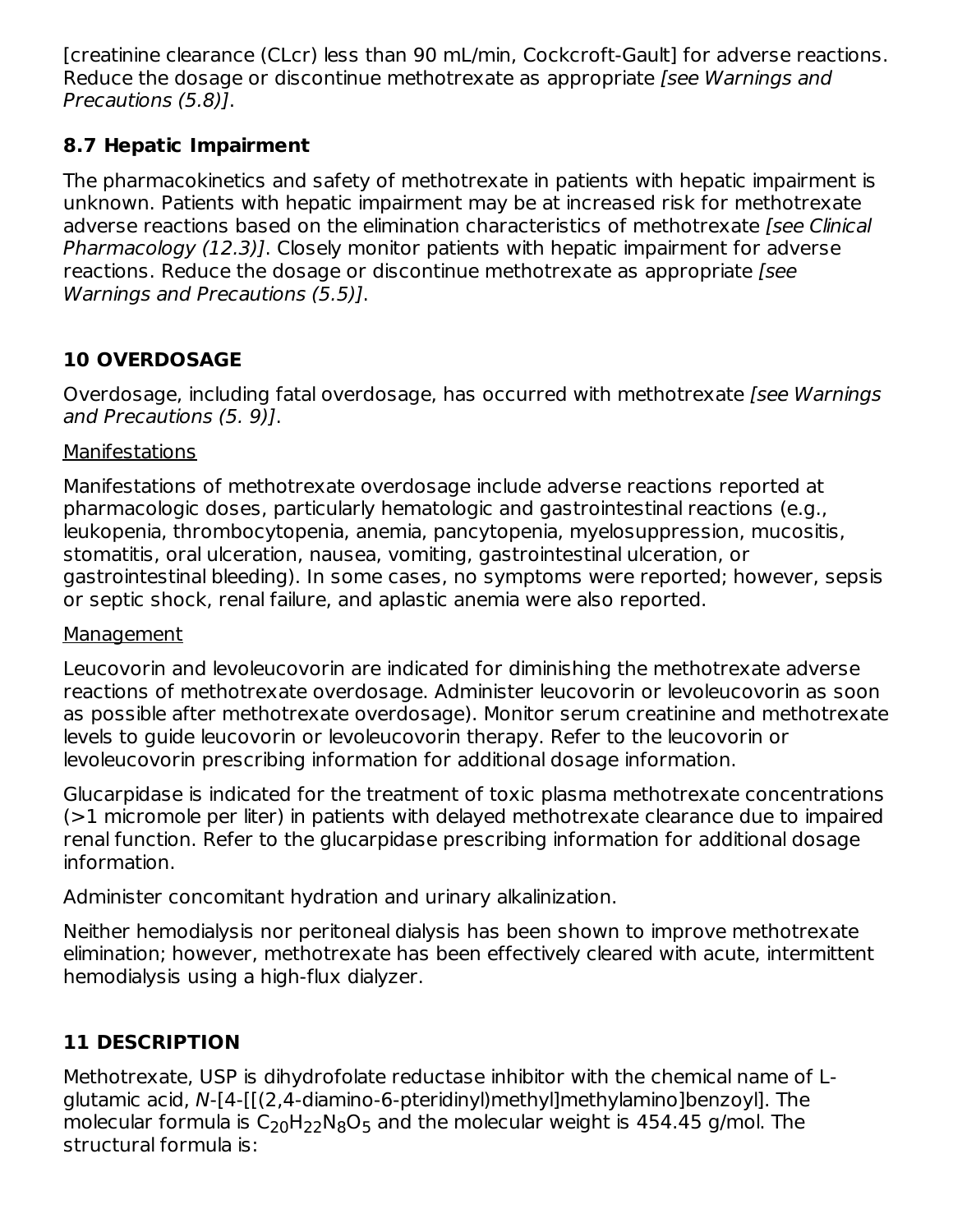

Methotrexate tablets, USP for oral use are available in bottles of 36 and 100 tablets. Each tablet contains 2.5 mg methotrexate, USP equivalent to 2.74 mg methotrexate sodium.

**Inactive Ingredients:** Anhydrous lactose, hypromellose, magnesium stearate, microcrystalline cellulose, polyethylene glycol, pregelatinized corn starch, propylene glycol, sodium carbonate monohydrate, and talc.

### **12 CLINICAL PHARMACOLOGY**

#### **12.1 Mechanism of Action**

Methotrexate inhibits dihydrofolic acid reductase. Dihydrofolates must be reduced to tetrahydrofolates by this enzyme before they can be utilized as carriers of one-carbon groups in the synthesis of purine nucleotides and thymidylate. Therefore, methotrexate interferes with DNA synthesis, repair, and cellular replication. Actively proliferating tissues such as malignant cells, bone marrow, fetal cells, buccal and intestinal mucosa, and cells of the urinary bladder are in general more sensitive to this effect of methotrexate.

The mechanism of action in rheumatoid arthritis and in psoriasis is unknown.

#### **12.3 Pharmacokinetics**

#### Absorption

At doses of 30 mg/m<sup>2</sup> or less, the mean bioavailability is approximately 60%. Peak plasma concentrations are reached within 0.75 to 6 hours following oral administration. Methotrexate may undergo enterohepatic recirculation; however, this pathway has not been fully characterized.

#### Effect of Food

Food has been shown to delay absorption and reduce peak concentration.

#### Distribution

Methotrexate in serum is approximately 50% protein bound.

Methotrexate does not penetrate the blood-cerebrospinal fluid barrier at concentrations achieved with the recommended dosages.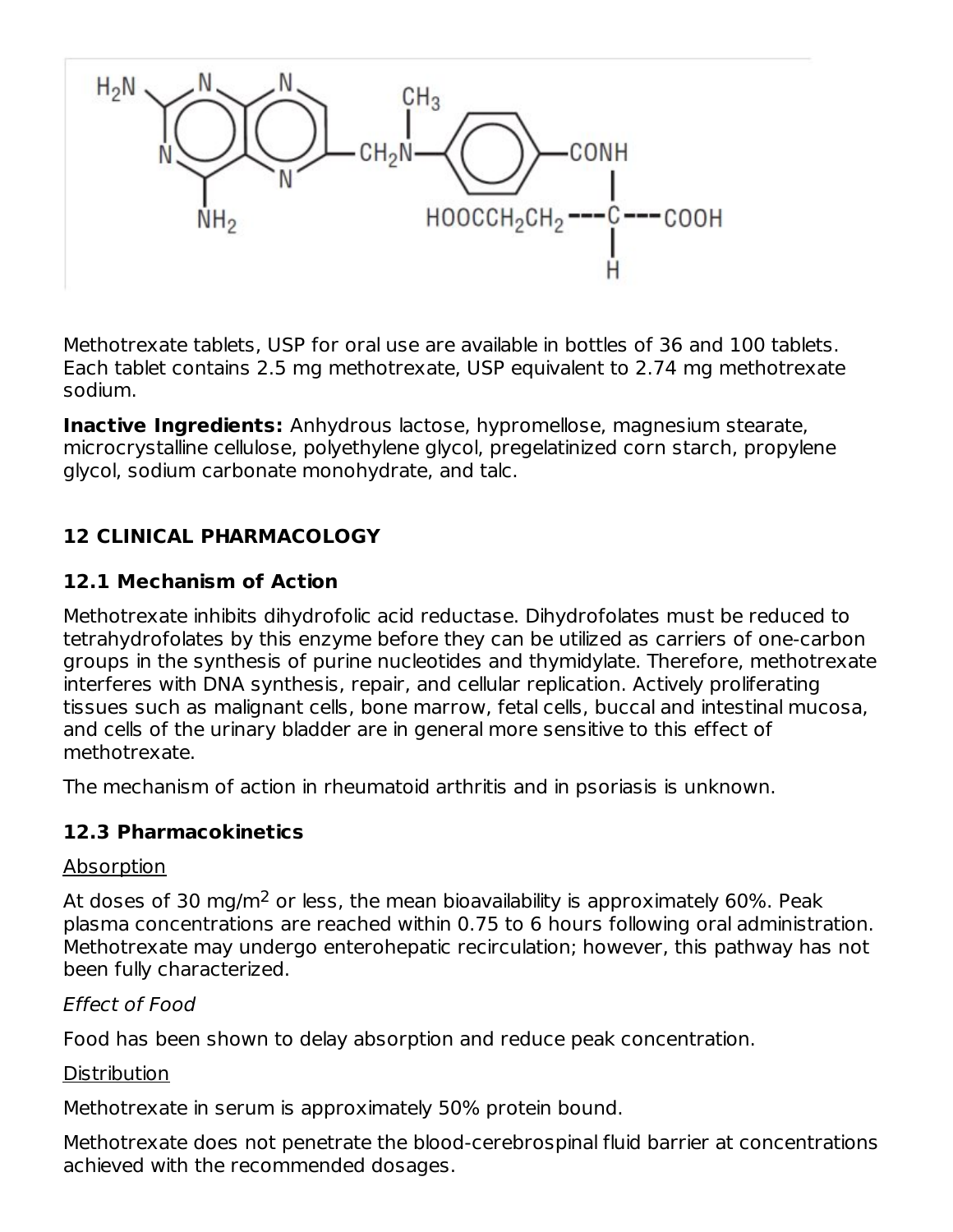#### **Elimination**

The elimination half-life of methotrexate is approximately 3 to 10 hours.

Small amounts of methotrexate polyglutamates may remain in tissues for extended periods. The retention and prolonged drug action of these active metabolites vary among different cells, tissues, and tumors.

Nonlinear elimination due to saturation of renal tubular reabsorption has been observed in studies of patients with psoriasis receiving methotrexate doses between 7.5 mg and 30 mg.

#### Metabolism

Methotrexate is partially metabolized by intestinal flora after oral administration.

Methotrexate primarily undergoes hepatic and intracellular metabolism to active polyglutamated forms which can be converted back to methotrexate by hydrolase enzymes. Methotrexate also undergoes minor metabolism to active 7 hydroxymethotrexate.

#### Excretion

Methotrexate primarily undergoes renal excretion by glomerular filtration and active tubular secretion that is dependent upon dosage and route of administration.

Biliary excretion accounts for  $\leq 10\%$  of the methotrexate dose.

### Specific Populations

The effect of hepatic impairment on the pharmacokinetics of methotrexate is unknown.

### Pediatric Patients

In pediatric patients with leukemia, oral absorption (23% to 95%) of methotrexate is variable and dose-dependent. The difference between highest and lowest peak methotrexate concentrations (C $_{\rm max}$  0.11 to 2.3 micromolar after a 20 mg/m $^2$  dose) was 20-fold. The time to peak concentration (T $_{\sf max}$  0.67 to 4 hours after a 15 mg/ $m<sup>2</sup>$  dose) and fraction of dose absorbed is variable. The absorption of doses greater than 40 mg/m<sup>2</sup> is significantly less than that of lower doses.

In pediatric patients with pJIA, plasma concentrations of methotrexate are variable. Following oral administration of methotrexate 6.4 mg/m<sup>2</sup>/week to 11.2 mg/m<sup>2</sup>/week, mean serum concentrations were 0.59 micromolar (0.03 to 1.40) at 1 hour, 0.44 micromolar (0.01 to 1.00) at 2 hours, and 0.29 micromolar (0.06 to 0.58) at 3 hours.

In pediatric patients receiving methotrexate for acute lymphoblastic leukemia (6.3 mg/m<sup>2</sup> to 30 mg/m<sup>2</sup>) or for JIA (3.75 mg/m<sup>2</sup> to 26.2 mg/m<sup>2</sup>), the terminal half-life has been reported to range from 0.7 to 5.8 hours or from 0.9 to 2.3 hours, respectively.

### Patients with Renal impairment

The elimination half-life of methotrexate is variable and increases with the severity of renal impairment.

# **13 NONCLINICAL TOXICOLOGY**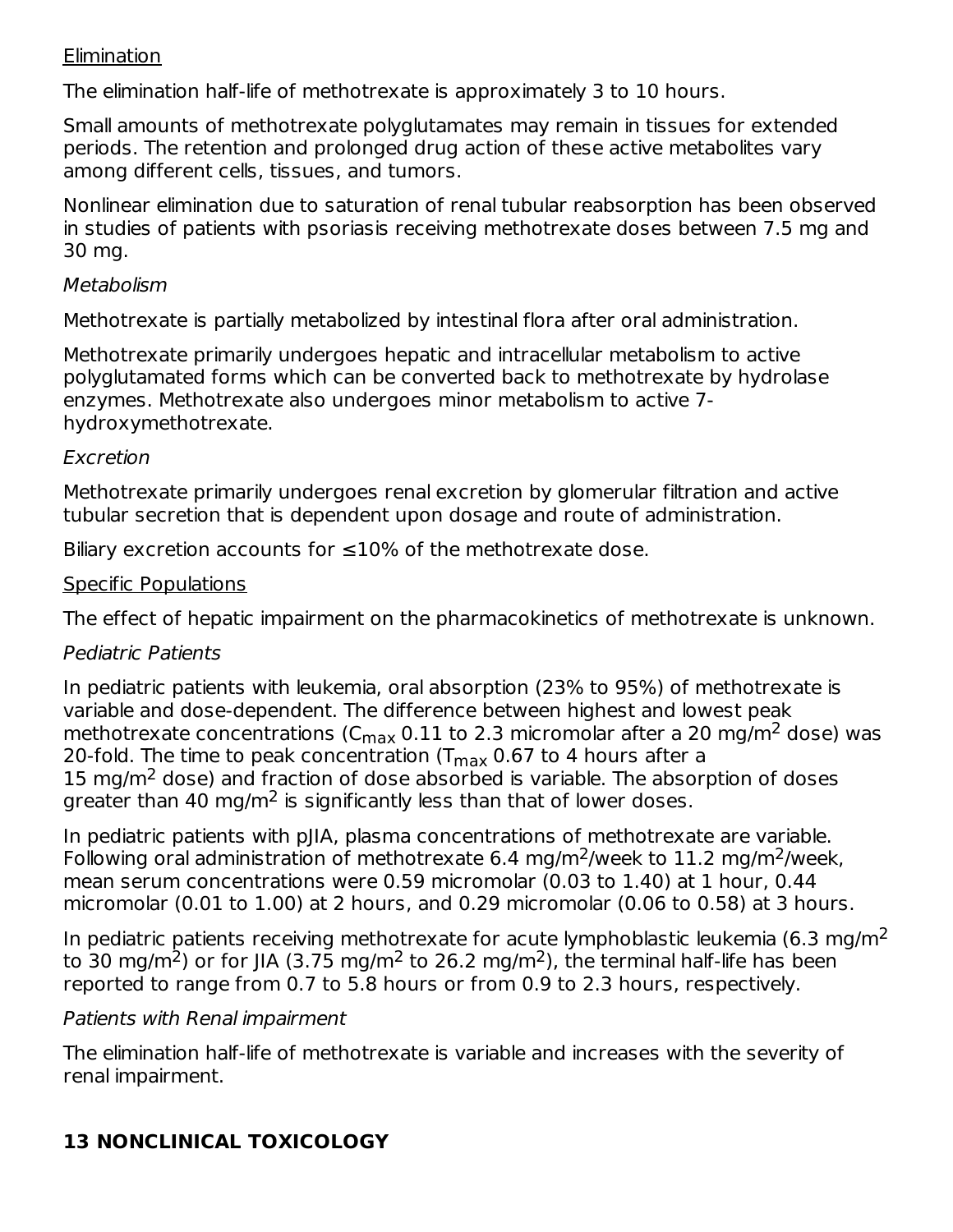### **13.1 Carcinogenesis, Mutagenesis, Impairment of Fertility**

Methotrexate has been evaluated in a number of animal studies for carcinogenic potential with inconclusive results. There is evidence that methotrexate causes chromosomal damage to animal somatic cells and human bone marrow cells.

#### **15 REFERENCES**

1. "OSHA Hazardous Drugs." OSHA. http://www.osha.gov/SLTC/hazardousdrugs/index.html.

## **16 HOW SUPPLIED/STORAGE AND HANDLING**

NDC: 71335-0782-1: 30 Tablets in a BOTTLE

NDC: 71335-0782-2: 12 Tablets in a BOTTLE

NDC: 71335-0782-3: 20 Tablets in a BOTTLE

NDC: 71335-0782-4: 100 Tablets in a BOTTLE

NDC: 71335-0782-5: 36 Tablets in a BOTTLE

NDC: 71335-0782-6: 24 Tablets in a BOTTLE

NDC: 71335-0782-7: 90 Tablets in a BOTTLE

NDC: 71335-0782-8: 4 Tablets in a BOTTLE

# **17 PATIENT COUNSELING INFORMATION**

Advise the patient to read the FDA-approved patient labeling (Patient Information).

### Embryo-Fetal Toxicity

- Advise females of reproductive potential of the potential risk to a fetus and to inform their healthcare provider of a known or suspected pregnancy [see Contraindications (4), Warnings and Precautions (5.1), Use in Specific Populations (8.1)].
- Advise females of reproductive potential to use effective contraception during treatment with methotrexate and for 6 months after the final dose [see Use in Specific Populations (8.3)].
- Advise males of reproductive potential to use effective contraception during treatment with methotrexate and for 3 months after the final dose *[see Use in*] Specific Populations (8.3)].

### Hypersensitivity Reactions

Advise patients and their caregivers of the potential risk of hypersensitivity and that methotrexate is contraindicated in patients with a history of hypersensitivity reactions to methotrexate. Instruct patients to seek immediate medical attention for signs of a hypersensitivity reaction [see Warnings and Precautions (5.2)].

#### Myelosuppression and Serious Infections

Inform patients and their caregivers that methotrexate can cause myelosuppression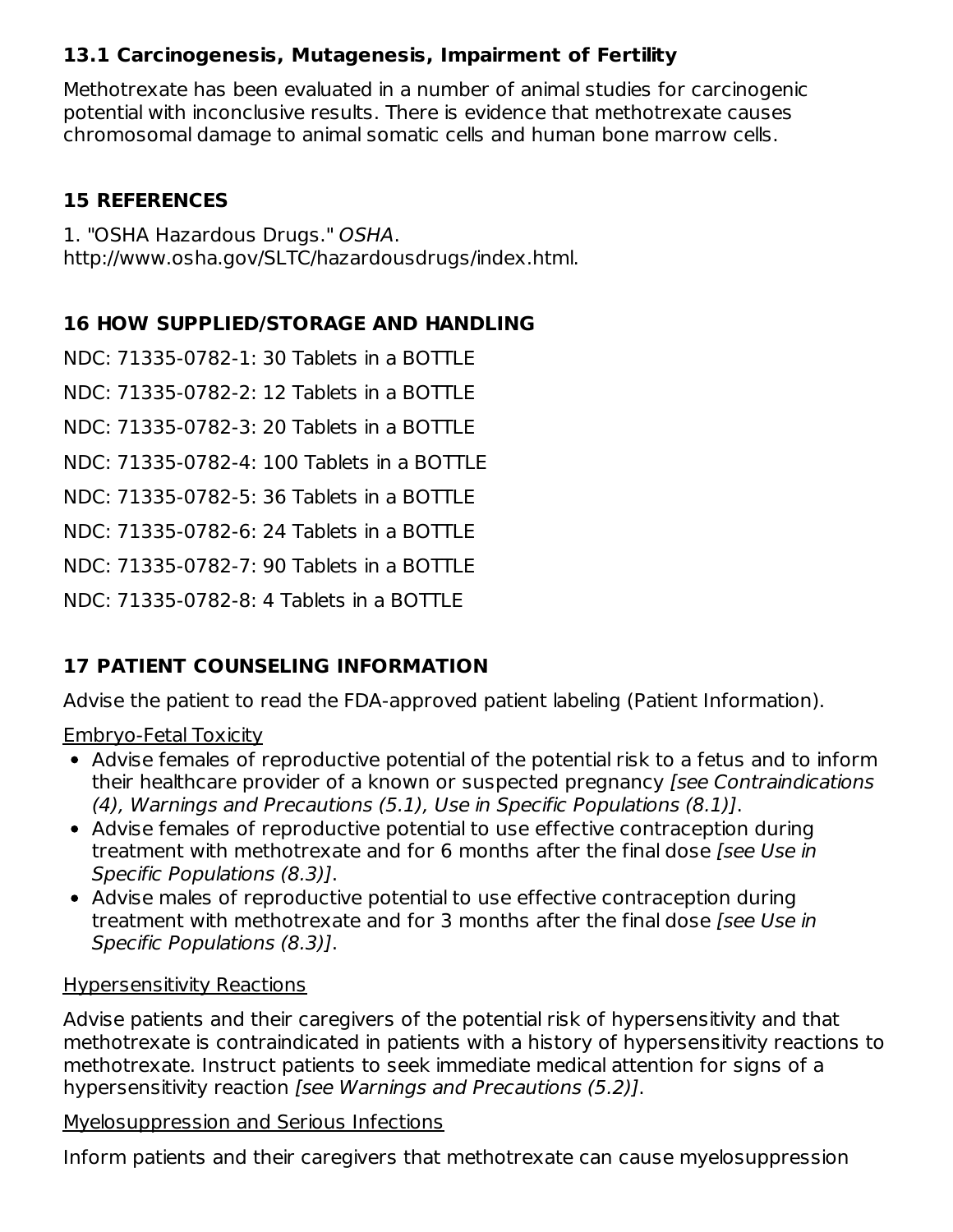and the need for frequent monitoring of blood cell counts. Advise patients and their caregivers to immediately report new onset fever, symptoms of infection, easy bruising or persistent bleeding to their healthcare provider *[see Warnings and Precautions (5.3,* 5.11)].

#### Gastrointestinal Toxicity

Advise patients and their caregivers to report new or worsening diarrhea, vomiting, or stomatitis to their healthcare provider. Advise patients to immediately contact their healthcare provider for high fever, rigors, persistent or severe abdominal pain, severe constipation, hematemesis, or melena [see Warnings and Precautions (5.4)].

#### **Hepatotoxicity**

Advise patients and their caregivers to report signs or symptoms of hepatic toxicity to their healthcare provider [see Warnings and Precautions (5.5)].

#### Pulmonary Toxicity

Advise patients and their caregivers to report new or worsening cough, fever, or dyspnea to their healthcare provider [see Warnings and Precautions (5.6)].

#### Dermatologic Reactions

Advise patients and their caregivers that methotrexate can cause serious skin rash and to immediately contact their healthcare provider for new or worsening skin rash. Advise patients and their caregivers to avoid excessive sun exposure and use sun protection measures [see Warnings and Precautions (5.7)].

#### Renal Toxicity

Advise patients and their caregivers to immediately contact their healthcare provider for signs or symptoms of renal toxicity, such as marked increases or decreases in urinary output [see Warnings and Precautions (5.8)].

#### Risk of Serious Adverse Reactions with Medication Error

For patients who are prescribed a once weekly dosing regimen, advise patients and caregivers that the recommended dosage is to be taken once weekly as a single dose and that mistakenly taking the recommended weekly dosage once daily has led to fatal adverse reactions [see Warnings and Precautions (5.9)].

#### Neurotoxicity

Advise patients and their caregivers to report new neurological signs or symptoms to their healthcare provider [see Warnings and Precautions (5.12)].

#### Secondary Malignancies

Advise patients on the risk of second primary malignancies during treatment with methotrexate [see Warnings and Precautions (5.13)].

#### **Lactation**

Instruct women not to breastfeed during treatment with methotrexate and for 1 week after the final dose [see Use in Specific Populations (8.2)].

#### **Infertility**

Advise females and males of reproductive potential that methotrexate may impair fertility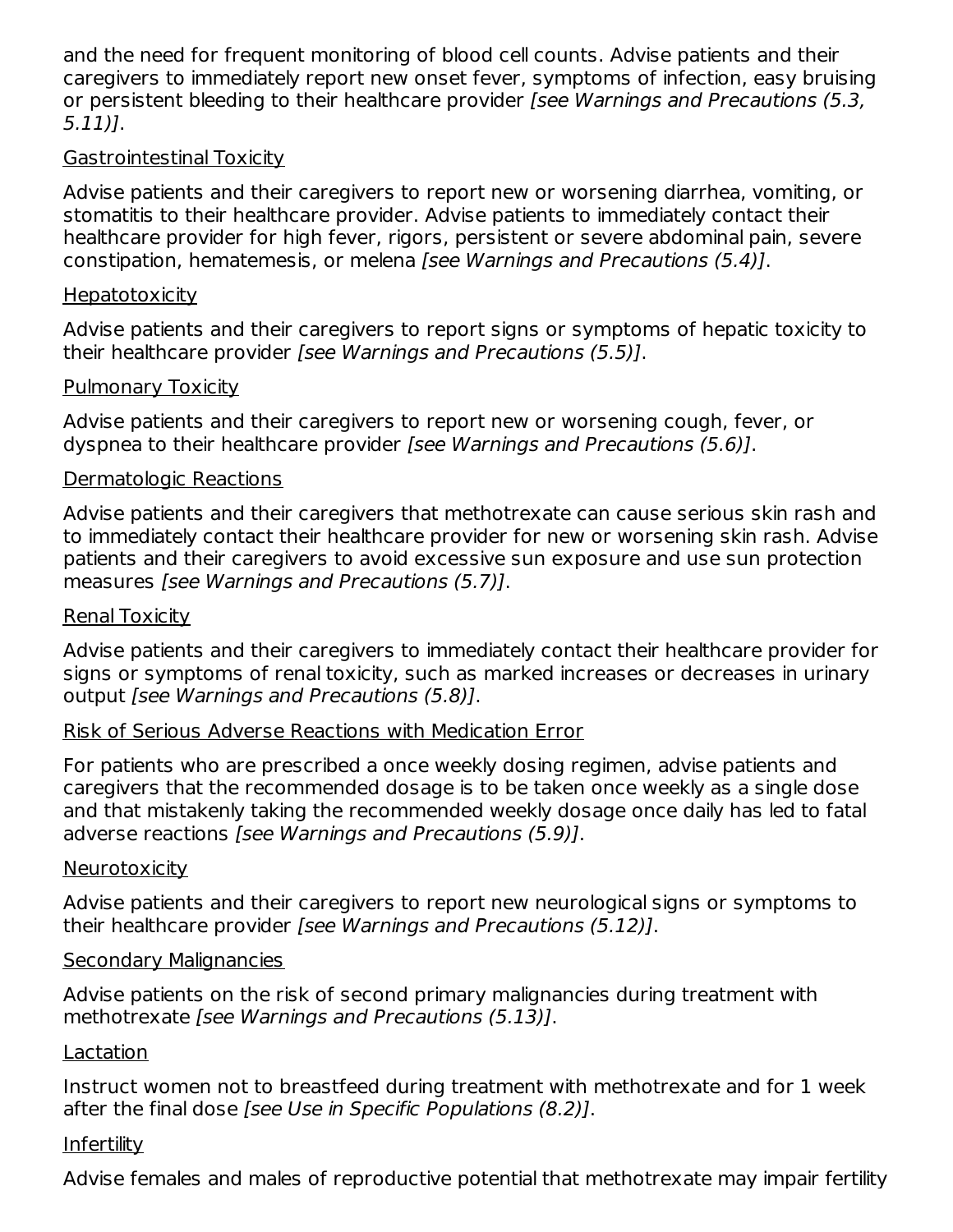Advise females and males of reproductive potential that methotrexate may impair fertility [see Warnings and Precautions (5.16), Use in Specific Populations (8.3)].

Drug Interactions

Advise patients and caregivers to inform their healthcare provider of all concomitant medications, including prescription medicines, over-the-counter drugs, vitamins, and herbal products [see Drug Interactions (7)].

Manufactured In Czech Republic By: **Teva Czech Industries, s.r.o**. Opava-Komarov, Czech Republic

Manufactured For: **Teva Pharmaceuticals USA, Inc.** Parsippany, NJ 07054

Rev. D 9/2020

# **PATIENT INFORMATION**

**Methotrexate (meth" oh trex' ate) Tablets**

**What is the most important information I should know about methotrexate tablets?**

**Methotrexate tablets can cause serious side effects that may be severe and lead to death**, including:

**Harm to an unborn baby, including birth defects or death of an unborn baby**. **Females who can become pregnant:**

- Your healthcare provider should do a pregnancy test before you start taking methotrexate tablets to see if you are pregnant.
- **If you are being treated for a medical condition other than cancer, do not take methotrexate tablets if you are pregnant. See "Who should not take methotrexate tablets?"**
- If you are taking methotrexate tablets to treat your cancer**,** you and your healthcare provider will decide if you will take methotrexate tablets if you are pregnant.
- Use effective birth control (contraception) during treatment and for **6** months after your final dose of methotrexate tablets. Ask your healthcare provider what forms of birth control you can use during this time.

**Tell your healthcare provider right away if you become pregnant or think you are pregnant during treatment with methotrexate tablets. Males with female partners who are able to become pregnant:**

Use effective birth control during treatment and for **3** months after your final dose of methotrexate tablets.

**Tell your healthcare provider right away if your female partner becomes pregnant during treatment with methotrexate tablets.**

**Severe allergic reactions.** Severe allergic reactions can happen with methotrexate tablets. Signs and symptoms of a severe allergic reaction may include:

| $\bullet$ skin rash, itching and hives                     | $\bullet$ fast heart rate |
|------------------------------------------------------------|---------------------------|
| • swelling of the face, lips, tongue, or $\vert$<br>throat | $\bullet$ feeling faint   |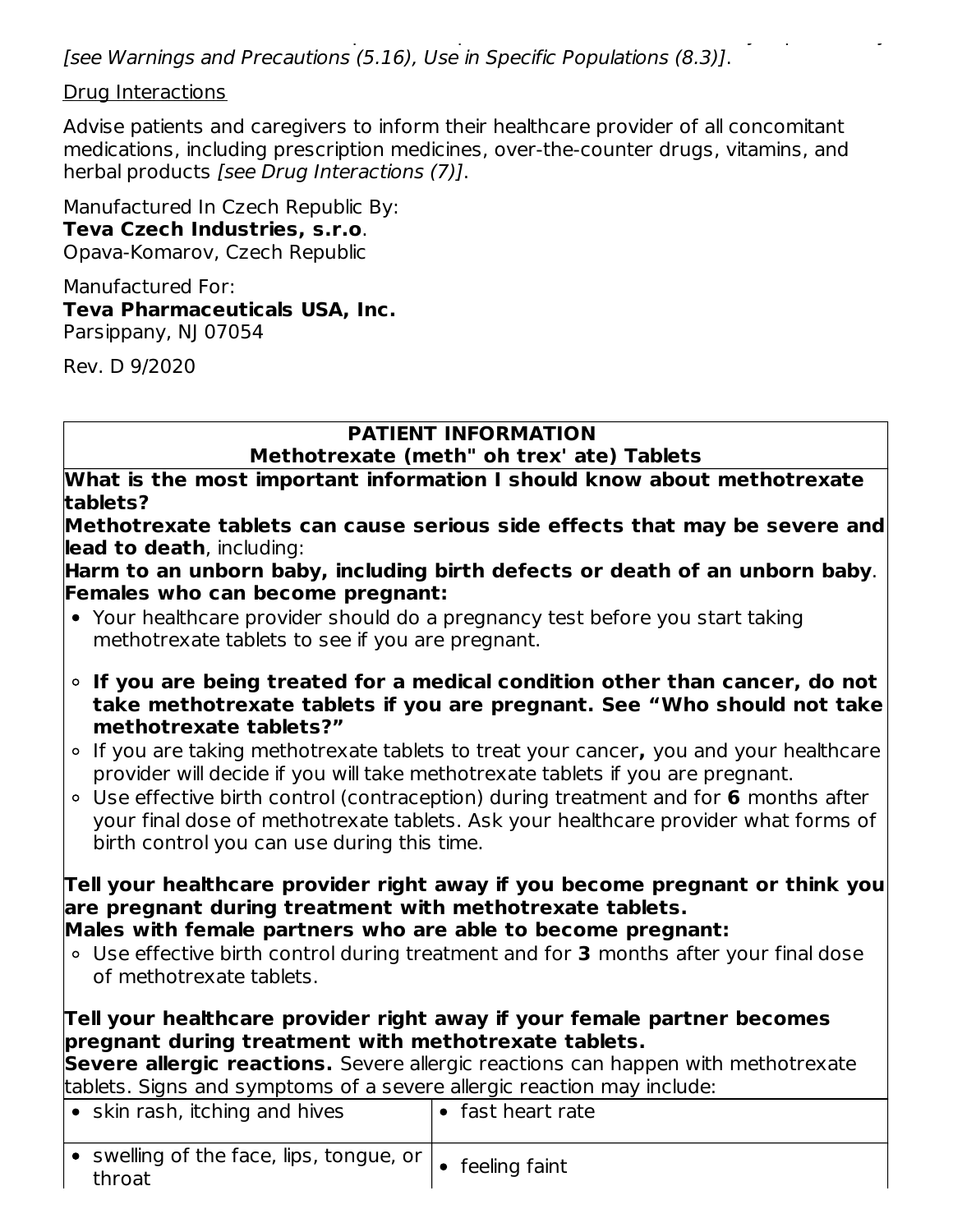| • dizziness                                                                                     |                                                                                                                                | • stomach-area pain                                                                      |  |  |
|-------------------------------------------------------------------------------------------------|--------------------------------------------------------------------------------------------------------------------------------|------------------------------------------------------------------------------------------|--|--|
|                                                                                                 |                                                                                                                                |                                                                                          |  |  |
| • trouble breathing                                                                             |                                                                                                                                | • vomiting or diarrhea                                                                   |  |  |
| $\bullet$ wheezing                                                                              |                                                                                                                                |                                                                                          |  |  |
|                                                                                                 |                                                                                                                                | Do not take methotrexate tablets if you have had a severe allergic reaction to           |  |  |
| methotrexate tablets in the past.                                                               |                                                                                                                                |                                                                                          |  |  |
|                                                                                                 |                                                                                                                                | Get medical help right away if you develop any of the signs or symptoms of a             |  |  |
|                                                                                                 | severe allergic reaction listed above.                                                                                         |                                                                                          |  |  |
|                                                                                                 |                                                                                                                                | <b>Decreased blood cell counts.</b> Methotrexate tablets can affect your bone marrow     |  |  |
| be severe and life-threatening.                                                                 |                                                                                                                                | and cause decreases in red blood counts, white blood cell counts, and platelets that can |  |  |
|                                                                                                 |                                                                                                                                |                                                                                          |  |  |
|                                                                                                 | • Your healthcare provider will check your blood cell counts when you start and during<br>treatment with methotrexate tablets. |                                                                                          |  |  |
|                                                                                                 |                                                                                                                                |                                                                                          |  |  |
|                                                                                                 |                                                                                                                                | Call your healthcare provider right away if you develop any of the following:            |  |  |
| $\bullet$ a new fever                                                                           | • symptoms of<br>infection                                                                                                     | • Easy bruising or bleeding that will not stop<br>(persistent bleeding)                  |  |  |
|                                                                                                 |                                                                                                                                | Severe stomach and intestine problems (gastrointestinal) problems.                       |  |  |
| methotrexate tablets.                                                                           |                                                                                                                                | • Diarrhea, vomiting, nausea, and mouth sores can happen in people who take              |  |  |
| • Inflammation of the intestine with severe bleeding and a tear in the                          |                                                                                                                                |                                                                                          |  |  |
| intestinal wall (perforation) have happened with methotrexate tablets and                       |                                                                                                                                |                                                                                          |  |  |
|                                                                                                 | cause death.                                                                                                                   |                                                                                          |  |  |
|                                                                                                 |                                                                                                                                | People who have stomach ulcers (peptic ulcer disease) or ulcerative colitis (UC) have    |  |  |
| a greater risk of developing severe stomach or intestine problems with methotrexate<br>tablets. |                                                                                                                                |                                                                                          |  |  |
|                                                                                                 |                                                                                                                                | Tell your healthcare provider if you develop new or worsening diarrhea, vomiting, or     |  |  |

mouth sores during treatment with methotrexate tablets.

**Tell your healthcare provider right away if you develop high fever, shaking chills (rigors), pain in your stomach- area (abdomen) that will not go away or is severe, severe constipation, if you are vomiting blood or have blood in your stools.**

**Liver problems.** Methotrexate tablets can cause severe liver problems including liver scarring (fibrosis), cirrhosis, and liver failure that may not get better (possibly irreversible) and can cause death.

- **In people with psoriasis** who take methotrexate tablets, liver fibrosis or cirrhosis may happen without any symptoms or abnormal liver tests. The risk for liver problems in people with psoriasis increases as with the amount of methotrexate tablets that you take over time.
- Your healthcare provider will do tests to monitor your liver function before you start and during treatment with methotrexate tablets.

**Tell your healthcare provider if you have any signs or symptoms of liver problems** during treatment with methotrexate tablets, including:

| $\bullet$ tiredness | $\bullet$ swelling in your legs, feet or ankles |
|---------------------|-------------------------------------------------|
|                     |                                                 |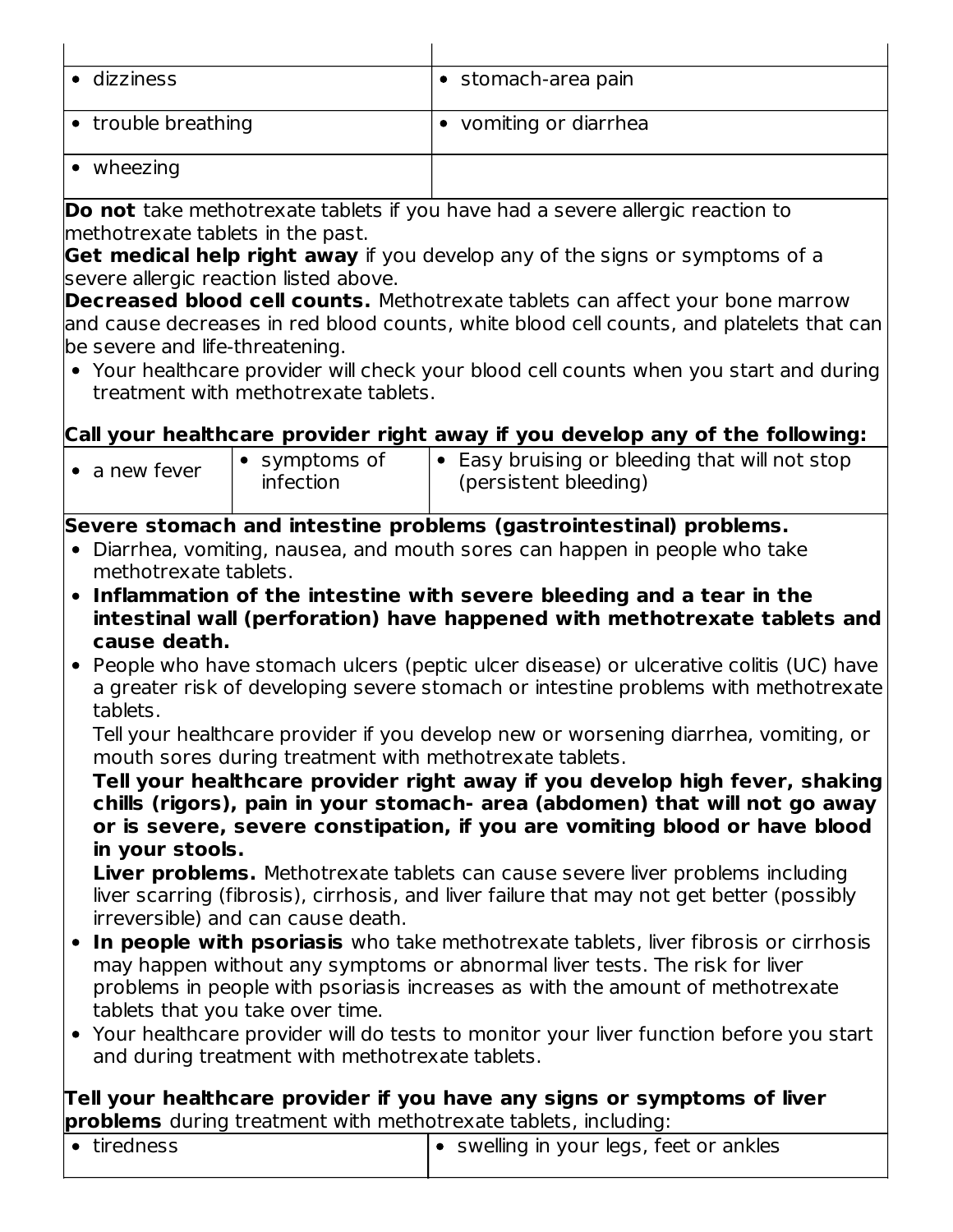| • easy bleeding or bruising   | • weight loss                                              |
|-------------------------------|------------------------------------------------------------|
| • loss of appetite            | $\bullet$ itchy skin                                       |
| nausea                        | • yellowing of your skin or the white part of<br>your eyes |
| • difficulty thinking clearly | weakness                                                   |

**Lung problems.** Lung problems can happen suddenly (acute) with methotrexate tablets or they can develop over a long period- of-time (chronic). Lung problems may not get better (possibly irreversible) and can cause death.

**Tell your healthcare provider if you have any new or worsening symptoms including: cough (especially a dry cough), fever, or trouble breathing. Severe skin reactions.** Severe skin reactions can happen with methotrexate tablets land can lead to death.

- **In people with psoriasis**: Your psoriasis may get worse if you are exposed to sunlight or other types of ultraviolet light.
- Methotrexate tablets can cause reactivation of skin reactions that can happen after radiation therapy (radiation recall dermatitis) and cause sunburn to come back (photodermatitis).

Limit sunlight exposure during treatment with methotrexate tablets. Use sunscreen and wear protective clothing when you will be exposed to sunlight during treatment with methotrexate tablets.

**Tell your healthcare provider right away about any new or worsening skin rash during treatment with methotrexate tablets.**

**Kidney problems. Kidney problems can happen with methotrexate tablets, including kidney failure which can happen suddenly (acute) and may not go away (irreversible).**

Your healthcare provider will check your kidney function before you start and during treatment with methotrexate tablets.

**Tell your healthcare provider right away** if you have any signs or symptoms of kidney problems, including:

| $\circ$ a big change (either increase or<br>decrease) in the amount of urine | ○ shortness of breath |
|------------------------------------------------------------------------------|-----------------------|
| you produce                                                                  | tiredness             |
| $\circ$ swelling in your legs, ankles or feet $\circ$ weight gain            |                       |

See "**What are the possible side effects of methotrexate tablets"** for more information about side effects.

### **What is methotrexate tablets?**

Methotrexate tablets is a prescription medicine used:

- in combination with other chemotherapy medicines in adults and children, for maintenance treatment of acute lymphoblastic leukemia (ALL)
- to treat adults with mycosis fungoides (cutaneous T-cell lymphoma)
- in combination with other therapies to treat adults with non-Hodgkin lymphoma that has come back (relapsed) or did not respond to previous treatment (refractory)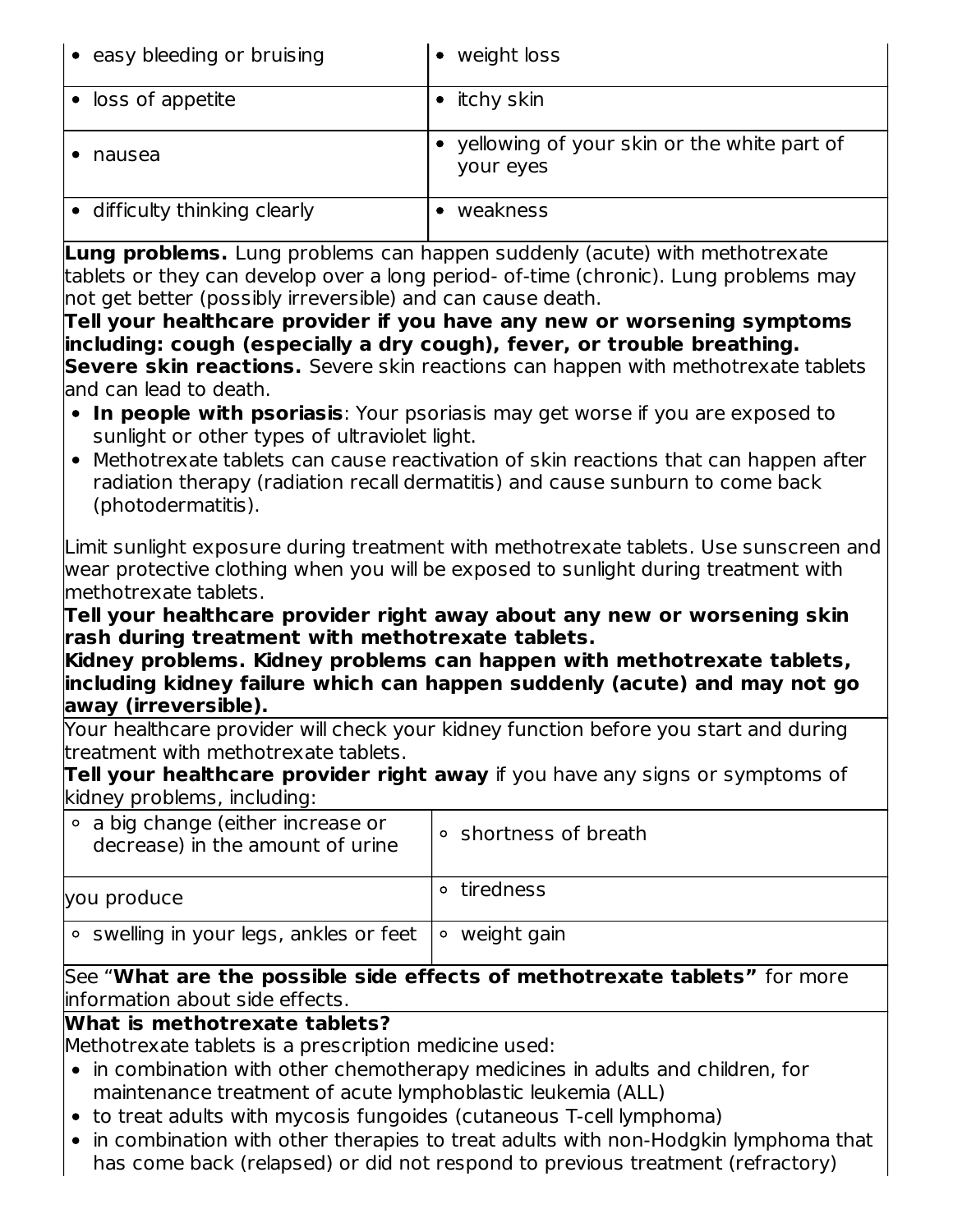- to treat adults with rheumatoid arthritis
- to treat children with polyarticular juvenile idiopathic arthritis (pJIA)
- to treat adults with severe psoriasis

It is not known if methotrexate tablets are safe and effective in treating children with any disease other than ALL as part of a combination regimen used for maintenance therapy of their cancer, and for the treatment of pJIA.

It is not known if methotrexate tablets are safe in people with liver problems.

# **Do not take methotrexate tablets if you:**

- are pregnant and are being treated or will be treated with methotrexate tablets for rheumatoid arthritis, pJIA, or severe psoriasis or for any disease other than cancer). Methotrexate tablets can cause harm to an unborn baby, including birth defects or death of an unborn baby. See "**What is the most important information I should know about methotrexate tablets?**"
- have or had a severe allergic reaction to methotrexate tablets in the past. See "**What is the most important information I should know about methotrexate tablets?"** See the end of this leaflet for a complete list of ingredients in methotrexate tablets.

### **Before taking methotrexate tablets tell your healthcare provider about all of your medical conditions, including if you:**

- have problems swallowing tablets
- have kidney problems or are receiving dialysis treatments
- have liver problems
- drink alcohol-containing beverages and, during treatment with methotrexate tablets, if there are any changes in the amount of alcoholic beverages you drink
- have fluid in your stomach-area (ascites)
- have lung problems or fluid in your lungs (pleural effusion)
- plan to have any surgeries with general anesthesia, including dental surgery
- have stomach ulcers (peptic ulcer disease)
- have ulcerative colitis
- have recently received or are scheduled to receive a vaccine. You should not receive live vaccines during treatment with methotrexate tablets.
- are breastfeeding or plan to breastfeed. Methotrexate may pass into your breast milk. Do not breastfeed during treatment and for 1 week after your last dose of methotrexate tablets.

## **Tell your healthcare provider about all the medicines you take,** including

prescription and over-the-counter medicines, vitamins and herbal supplements. Methotrexate tablets and certain other medicines can affect each other and cause serious side effects. Do not start or change any medicines unless you have talked to your doctor and your doctor has told you it is safe. Know all the medicines that you take and keep a list of them with you at all times to show doctors and pharmacists**.**

### **How should I take methotrexate tablets?**

- **Take methotrexate tablets exactly as prescribed by your healthcare provider.** Your dose of methotrexate tablets and when you take it will depend on the condition that is being treated.
- **Do not** take more methotrexate tablets than prescribed. Do not change your dose of methotrexate tablets unless your healthcare provider tells you to.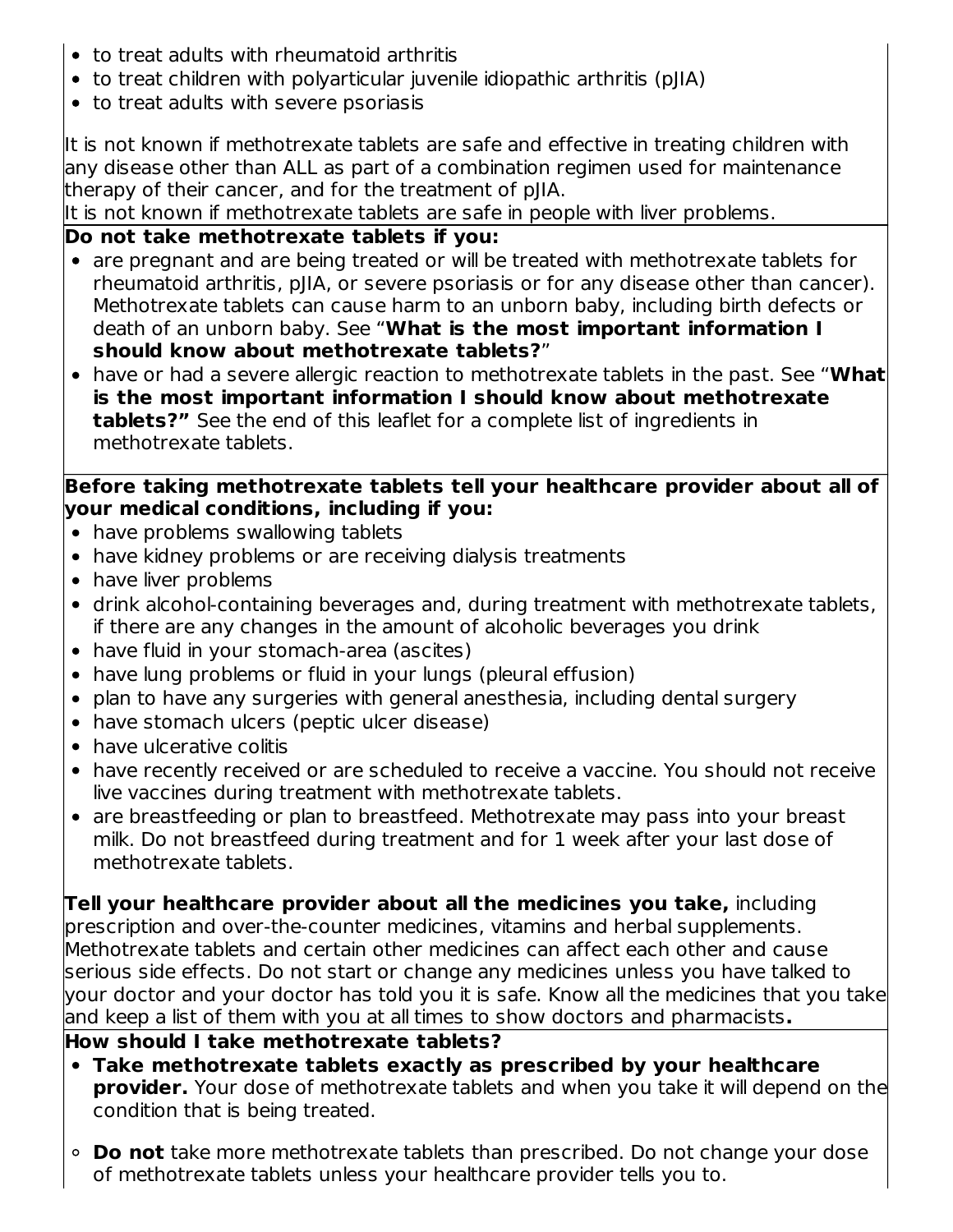- **Taking more methotrexate tablets than prescribed or taking methotrexate tablets more often than prescribed, can lead to severe side effects and cause death.**
- **If you take too much methotrexate tablets call your healthcare provider or go to your nearest hospital emergency room right way. You will need to receive a medicine as soon as possible to help reduce side effects that could be severe and could cause death.**
- **If you miss taking a dose of methotrexate tablets, call your healthcare provider for instructions about when to take your next dose of methotrexate tablets.**

**If you are taking methotrexate tablets for treatment of severe psoriasis, rheumatoid arthritis, or polyarticular juvenile idiopathic arthritis:**

- **Take your methotrexate tablets dose 1 time each week, not every day. Severe side effects and death have happened in people who mistakenly have taken methotrexate tablets every day instead of 1 time each week.**
- **Take a folic acid or folinic acid supplement every day during treatment with methotrexate tablets,** as instructed by your healthcare provider, to help reduce the chance of developing certain side effects, such as mouth sores.
- **If you are taking methotrexate tablets to treat your cancer: Follow your healthcare provider's instructions about how much**
- **methotrexate tablets to take and when to take it.**
- **Do not take folic acid or folinic acid** during treatment with methotrexate tablets unless your healthcare provider tells you to. Taking folic acid or folinic acid with methotrexate tablets may make your methotrexate treatment less effective.

**What are the possible side effects of methotrexate tablets?** Methotrexate tablets can cause serious side effects that may be severe and lead to death including:

- See "**What is the most important information I should know about methotrexate tablets"?**
- **Serious infections.** People who take methotrexate tablets have an increased risk of developing infections that can be life- threatening or cause death. These infections may include: bacterial, fungal, or viral infections, including Pneumocystis jiroveci pneumonia, invasive fungal infections, hepatitis B infection that comes back (reactivation), tuberculosis infection that may be new or reactivation, and Herpes zoster or cytomegalovirus (CMV) that spreads throughout the body (disseminated). **Tell your healthcare provider right away if you develop a new fever or if you have any symptoms of infection during treatment with methotrexate tablets.**

**Brain and spinal cord (nervous system) problems.** Methotrexate tablets can cause nervous system problems that can be severe and last for a short time or last for a long time. These nervous system problems can get progressively worse, may not get better (irreversible), and can cause death. The risk for a certain nervous system problem called leukoencephalopathy is increased in people who have had radiation treatment to their head (cranial radiation) in the past.

Tell your healthcare provider about any new nervous system symptoms that you develop during treatment with Methotrexate.

**Secondary cancers.** Secondary (new) cancers can happen in people who take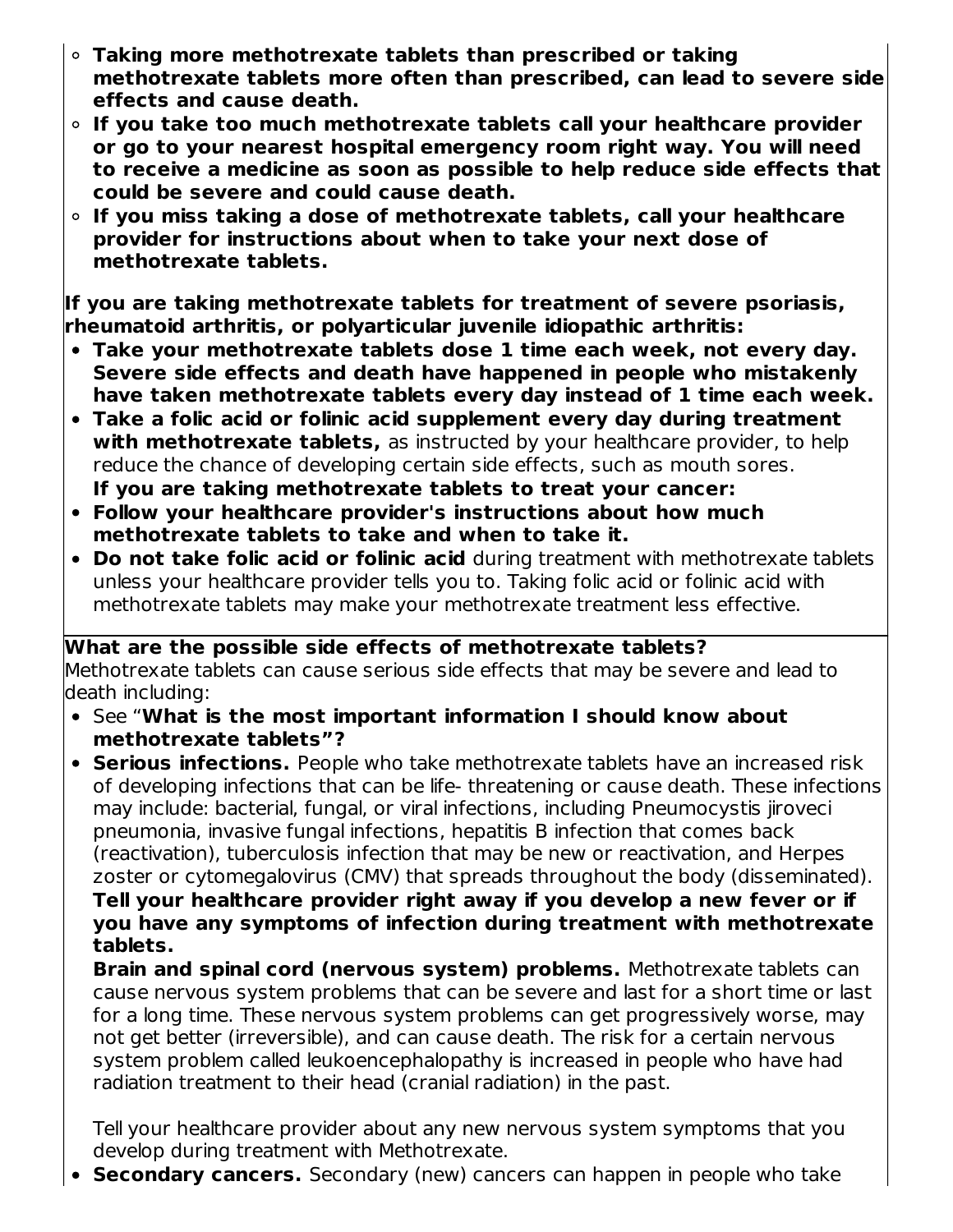methotrexate tablets.

- In people with psoriasis, the risk of new skin cancers is increased with methotrexate tablets and further increased if you take the medicine cyclosporine after receiving treatment with methotrexate tablets.
- Certain blood cancers can happen during treatment with methotrexate tablets. In some cases, these blood cancers may completely go away (regress completely) after methotrexate tablets are stopped.
- **Tumor lysis syndrome (TLS).** TLS is caused by the fast breakdown of cancer cells. TLS can cause kidney failure and the need for dialysis treatment, abnormal heart rhythm, seizure, and sometimes death. Your healthcare provider may do blood tests to check you for TLS if you are receiving methotrexate tablets as a cancer treatment.
- **Possible fertility problems (infertility) in males and females.** Methotrexate tablets can cause fertility problems in males and females, and can cause sperm production to stop in males, and menstrual problems in females. Males may not be able to father a child. Females may not be able to become pregnant. It is not known if your fertility may return. Talk with your healthcare provider about your risk for infertility if this is a concern for you.

The most common side effects of methotrexate tablets include:

- mouth sores
- low white blood cells. **See "What is the most important information I should know about methotrexate tablets?"**
- nausea, upset stomach

These are not all the side effects of methotrexate tablets. Ask your healthcare provider lor pharmacist for more information.

Call your doctor for medical advice about side effects. You may report side effects to FDA at 1-800-FDA-1088.

## **How should I store methotrexate tablets?**

- Store methotrexate tablets at 68°F to 77°F (20°C to 25°C).
- Keep methotrexate tablets away from light.

#### **Keep methotrexate tablets and all medicines out of the reach of children. General information about the safe and effective use of methotrexate tablets.**

Medicines are sometimes prescribed for purposes other than those listed in a Patient Information leaflet. Do not use methotrexate tablets for a condition for which it was not prescribed. Do not give methotrexate tablets to other people, even if they have the same symptoms that you have. It may harm them. This leaflet summarizes the most important information about methotrexate tablets. If you would like more information, talk with your healthcare provider. You can ask your pharmacist or healthcare provider for information about methotrexate tablets that is written for healthcare professionals.

#### **What are the ingredients in methotrexate tablets? Active Ingredient**: methotrexate

**Inactive Ingredients**: anhydrous lactose, hypromellose, magnesium stearate, microcrystalline cellulose, polyethylene glycol, pregelatinized corn starch, propylene glycol, sodium carbonate monohydrate, and talc.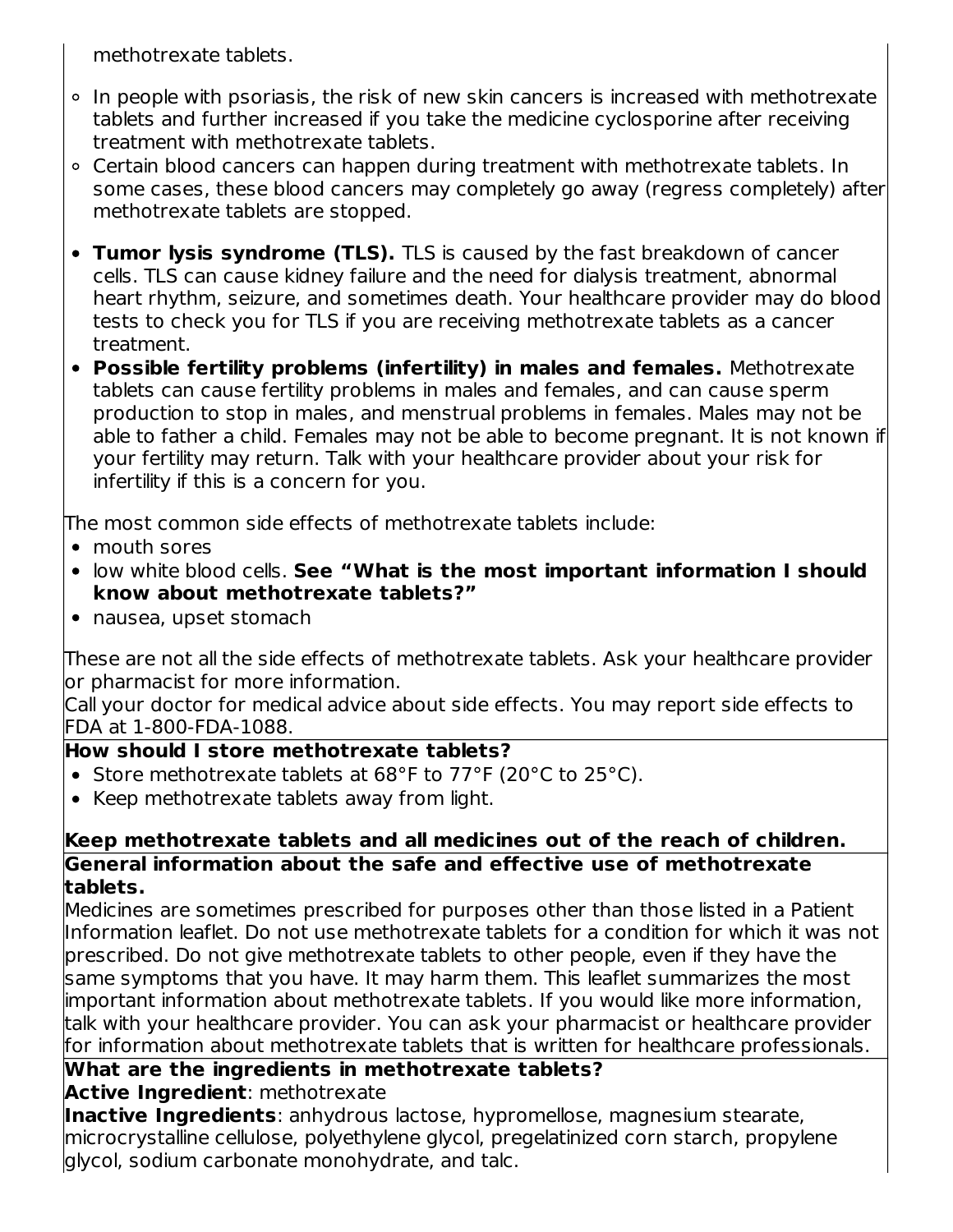Manufactured In Czech Republic By: **Teva Czech Industries, s.r.o.,** Opava-Komarov, Czech Republic Manufactured For: **Teva Pharmaceuticals USA, Inc.,** Parsippany, NJ 07054 For additional information contact Teva Pharmaceuticals USA, Inc. at 1-888-838-2872.

This Patient Information has been approved by the U.S. Food and Drug<br>Administration. Rev. A 9/2020 Administration.

### **Methotrexate 2.5mg Tablet**

|            | Packaged by Bryant Ranch Prepack                                    |                | <u> Burbank, CA 91504</u>                   |
|------------|---------------------------------------------------------------------|----------------|---------------------------------------------|
|            | <b>Methotrexate</b><br>2.5mg Tablet                                 | $\overline{O}$ | YELLOW OVAL b;572                           |
|            |                                                                     | 1523487        | Caution: Cytotoxic Agent                    |
|            |                                                                     |                | Store at room temp of                       |
|            | <b>Compare To</b>                                                   |                | $20^{\circ}$ -25°C (68°-77°F)               |
|            | Rheumatrex 2.5mg<br><b>Tablet</b><br>Teva Pharmaceuticals USA, Inc. | <b>RX Only</b> | Keep all drugs out of<br>reach of children. |
| # 30       | <b>EXP MM/YY</b>                                                    |                |                                             |
| <b>NDC</b> | 7133507821                                                          |                | 01472301523487                              |

| <b>METHOTREXATE</b><br>methotrexate tablet |                                          |                              |                                   |  |
|--------------------------------------------|------------------------------------------|------------------------------|-----------------------------------|--|
| <b>Product Information</b>                 |                                          |                              |                                   |  |
| <b>Product Type</b>                        | <b>HUMAN PRESCRIPTION</b><br><b>DRUG</b> | <b>Item Code</b><br>(Source) | NDC:71335-0782(NDC:0555-<br>0572) |  |
| <b>Route of Administration</b>             | ORAL                                     |                              |                                   |  |
|                                            |                                          |                              |                                   |  |
| <b>Active Ingredient/Active Moiety</b>     |                                          |                              |                                   |  |
|                                            |                                          |                              |                                   |  |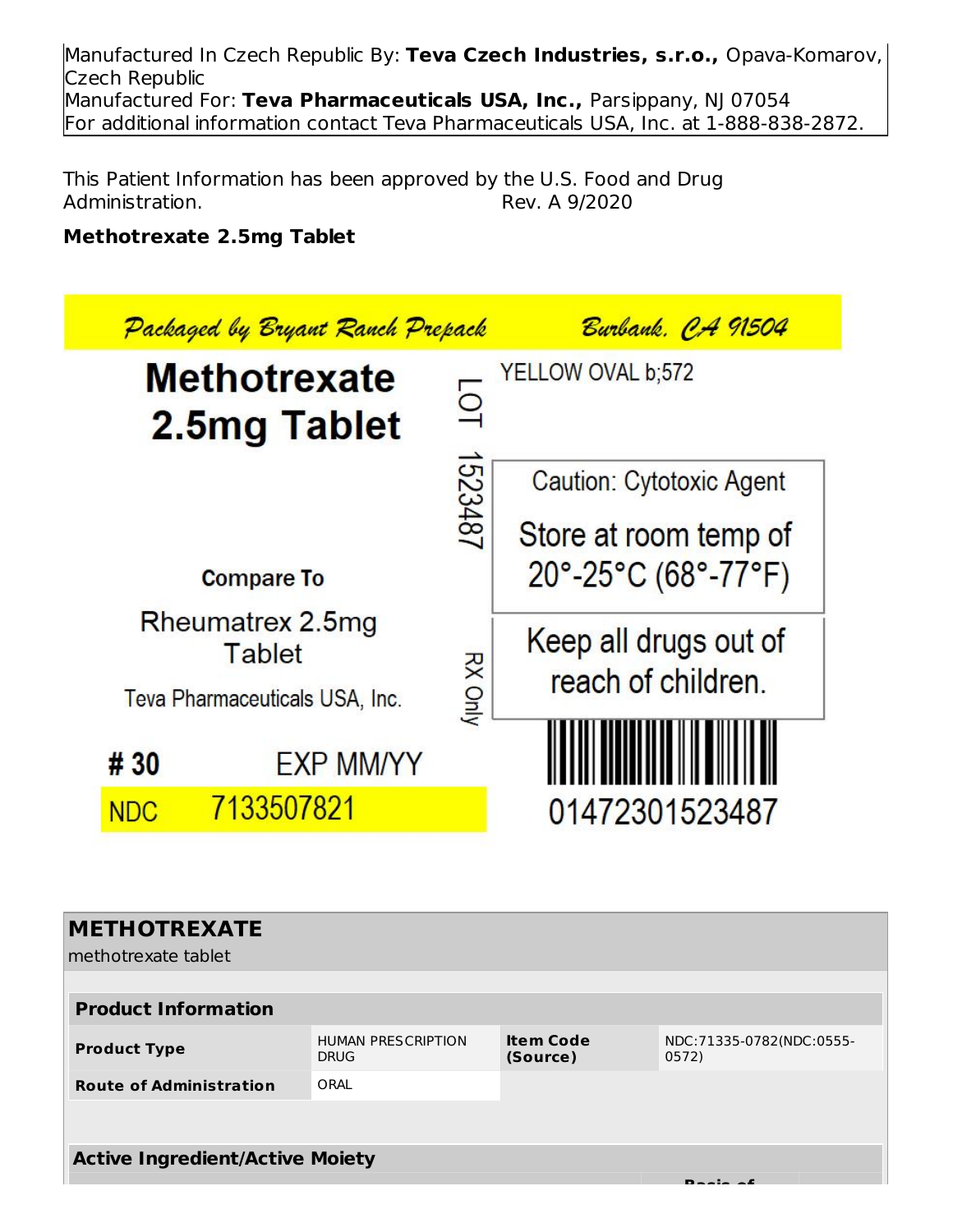| Ingredient Name                                                                     | <b>Basis</b> of<br><b>Strength</b> | <b>Strength</b>  |
|-------------------------------------------------------------------------------------|------------------------------------|------------------|
| <b>METHOTREXATE SODIUM (UNII: 3IG1E710ZN) (METHOTREXATE -</b><br>UNII: YL5FZ 2Y5U1) | METHOTREXATE                       | $2.5 \text{ ma}$ |

| <b>Inactive Ingredients</b>                            |                 |  |
|--------------------------------------------------------|-----------------|--|
| <b>Ingredient Name</b>                                 | <b>Strength</b> |  |
| <b>ANHYDROUS LACTOSE (UNII: 3SY5LH9PMK)</b>            |                 |  |
| <b>HYPROMELLOSE, UNSPECIFIED (UNII: 3NXW29V3WO)</b>    |                 |  |
| <b>MAGNESIUM STEARATE (UNII: 70097M6I30)</b>           |                 |  |
| <b>MICROCRYSTALLINE CELLULOSE (UNII: OP1R32D61U)</b>   |                 |  |
| POLYETHYLENE GLYCOL, UNSPECIFIED (UNII: 3WQ0SDWIA)     |                 |  |
| <b>STARCH, CORN (UNII: O8232NY3SJ)</b>                 |                 |  |
| <b>PROPYLENE GLYCOL (UNII: 6DC9Q167V3)</b>             |                 |  |
| <b>SODIUM CARBONATE MONOHYDRATE (UNII: 2A1Q1Q3557)</b> |                 |  |
| <b>TALC</b> (UNII: 7SEV7J4R1U)                         |                 |  |

#### **Product Characteristics**

| Color           | <b>YELLOW</b> | <b>Score</b>        | 2 pieces |
|-----------------|---------------|---------------------|----------|
| <b>Shape</b>    | <b>OVAL</b>   | <b>Size</b>         | 8mm      |
| <b>Flavor</b>   |               | <b>Imprint Code</b> | b:572    |
| <b>Contains</b> |               |                     |          |

# **Packaging**

| #              | <b>Item Code</b>       | <b>Package Description</b>                            | <b>Marketing Start</b><br>Date | <b>Marketing End</b><br>Date |
|----------------|------------------------|-------------------------------------------------------|--------------------------------|------------------------------|
|                | NDC: 71335-<br>0782-1  | 30 in 1 BOTTLE; Type 0: Not a Combination<br>Product  | 02/25/2019                     |                              |
| $\overline{2}$ | NDC: 71335-<br>0782-2  | 12 in 1 BOTTLE; Type 0: Not a Combination<br>Product  | 04/09/2021                     |                              |
| $\mathbf{R}$   | NDC: 71335-<br>0782-3  | 20 in 1 BOTTLE; Type 0: Not a Combination<br>Product  | 04/09/2021                     |                              |
| $\Delta$       | NDC: 71335-<br>0782-4  | 100 in 1 BOTTLE; Type 0: Not a Combination<br>Product | 04/19/2018                     |                              |
|                | 5 NDC:71335-<br>0782-5 | 36 in 1 BOTTLE; Type 0: Not a Combination<br>Product  | 04/09/2021                     |                              |
|                | NDC: 71335-<br>0782-6  | 24 in 1 BOTTLE; Type 0: Not a Combination<br>Product  | 04/09/2021                     |                              |
|                | NDC:71335-<br>0782-7   | 90 in 1 BOTTLE; Type 0: Not a Combination<br>Product  | 04/09/2021                     |                              |
| 8              | NDC: 71335-<br>0782-8  | 4 in 1 BOTTLE; Type 0: Not a Combination<br>Product   | 04/09/2021                     |                              |

| <b>Marketing Information</b> |                                                           |            |                              |
|------------------------------|-----------------------------------------------------------|------------|------------------------------|
| <b>Marketing</b><br>Category | <b>Application Number or Monograph</b><br><b>Citation</b> |            | <b>Marketing End</b><br>Date |
| <b>ANDA</b>                  | ANDA081099                                                | 11/01/1990 |                              |